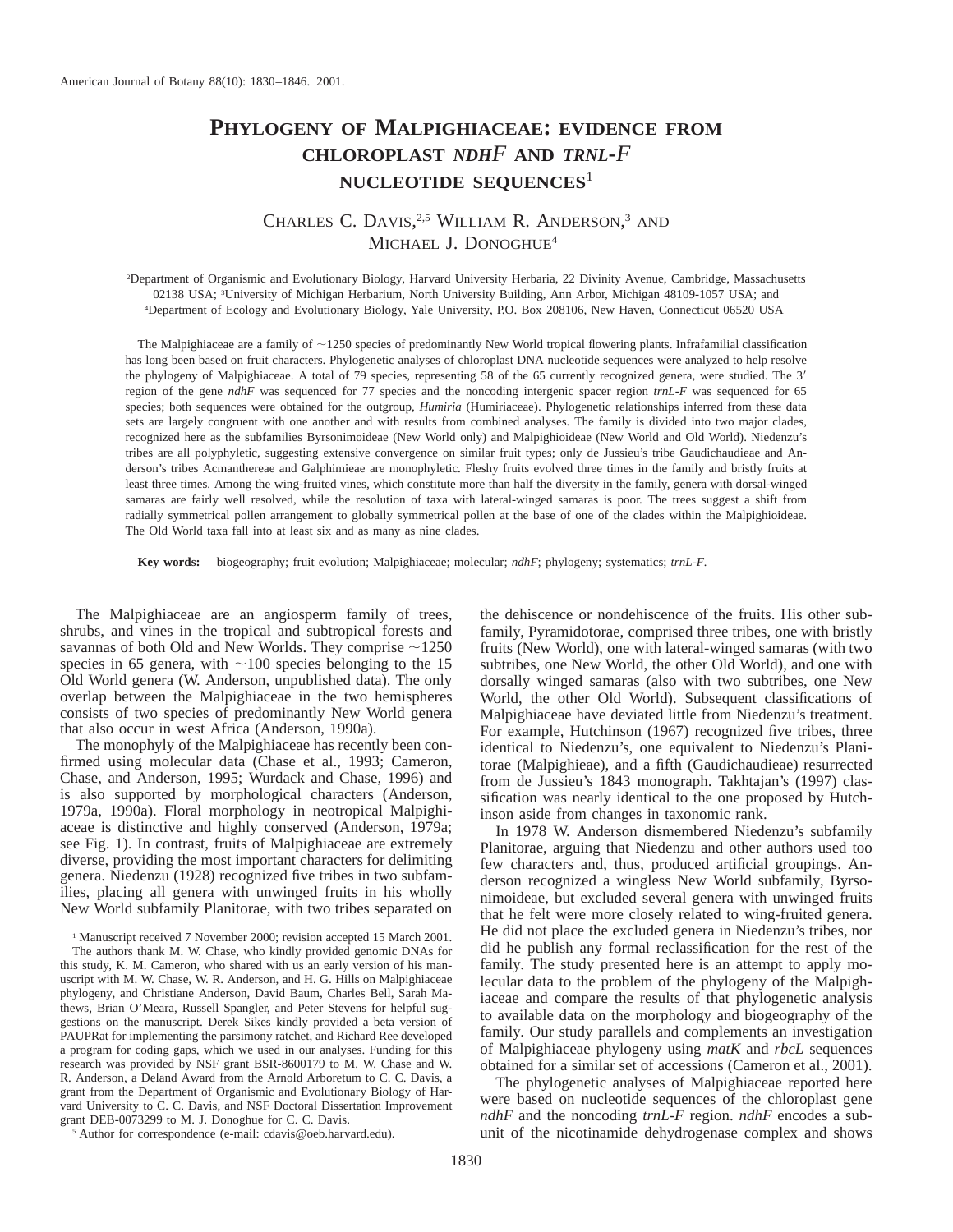

Fig. 1. Comparison of three genera of Malpighiaceae. (a–c) *Byrsonima*: (a) tree 12 m tall; (b) flower; (c) drupaceous fruit. (d–f) *Camarea*: (d) perennial herb 40 cm tall; (e) flower; (f) dry fruit breaking apart into three aculeate nutlets. (g-i) *Mascagnia*: (g) vine in shrub 2 m high; (h) flower; (i) dry fruit breaking apart into three samaras. Length of scale: 10 mm in (b), (c), (e), and (h); 5 mm in (f); 17 mm in (i). From Anderson (1979a).

approximately twice the average mutation rate of *rbcL* (Sugiura, 1989; Olmstead and Sweere, 1994). It has been used successfully to infer phylogenetic relationships within and among angiosperm families (Olmstead et al., 1992; Olmstead and Sweere, 1994; Clark, Zhang, and Wendel, 1995; Kim and Jansen, 1995; Neyland and Urbatsch, 1995, 1996; Olmstead and Reeves, 1995; Scotland et al., 1995; Wagstaff et al., 1998; Alverson et al., 1999; Ferguson, 1999). The noncoding *trnL-F* region displays a high frequency of mutations, but has also

been used in assessing phylogenetic relationships within traditional angiosperm families (Palmer et al., 1988; Clegg, Learn, and Golenberg, 1991; Soltis and Soltis, 1998).

#### MATERIALS AND METHODS

*Taxon sampling*—We generated 77 new *ndhF* sequences from the more variable 3' end of the gene (see Catalán, Kellogg, and Olmstead, 1997; Ferguson, 1999) and 65 new *trnL-F* sequences for 79 accessions of Malpighi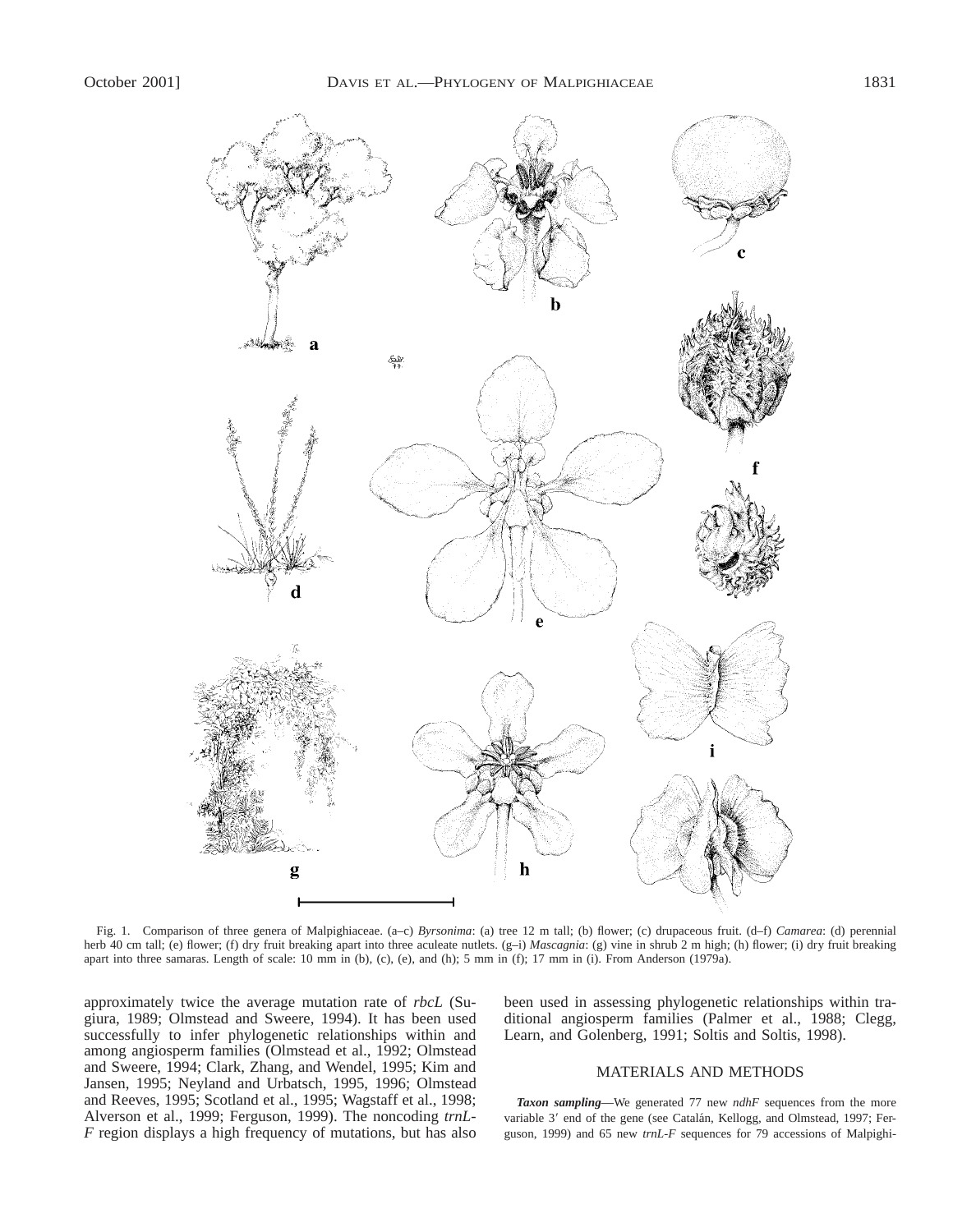aceae (Table 1) representing 58 of the 65 genera currently recognized by W. Anderson. Broader phylogenetic analyses based on several genes (Wurdack and Chase, 1996; K. Wurdack, University of North Carolina, personal communication) indicate that the New World genus *Humiria* (Humiriaceae) is relatively closely related to Malpighiaceae; *Humiria* was, therefore, included in our analyses for rooting purposes.

*Molecular methods*—Genomic DNAs for 74 species of Malpighiaceae were provided by Mark W. Chase (Royal Botanic Garden, Kew); additional extractions were made at Harvard. Most specimens were collected in the field, preserved in silica gel, and vouchered as herbarium specimens. Otherwise, DNA was extracted from previously collected herbarium material. Genomic DNA was isolated from dried leaves using the procedure outlined by Palmer et al. (1988), with a hot cetyltrimethylammonium bromide (CTAB) extraction method (Doyle and Doyle, 1987) used most frequently. All extractions were purified on ethidium bromide/CsCl gradients. The *ndhF* primers were designed from Malvales by R. Nyffeler (Harvard University, unpublished data, personal communication), and *trnL-F* intergenic spacer (IGS) primers were designed from tobacco, rice, and *Marchantia* by Taberlet et al. (1991). 800 base pairs (bp) of the 3' end of *ndhF* was amplified using primers 5.5F and 10.2R, which reside between primers 5 and 6 and 10 and 11 (Olmstead and Sweere, 1994; Table 2), respectively. The *trnL-F* region was amplified using primers trnC and trnF (Table 2). The *trnL-F* region we amplified corresponds to two of the three noncoding spacer regions examined by Taberlet et al. (1991): the  $trnL$  intron and an intergenic spacer between the  $trnL$  3' exon and *trnF.*

Double-stranded polymerase chain reaction (PCR) products were cleaned using a QIAquick PCR Purification Kit (Qiagen, Hilden, Germany), and PCR products were sequenced in both directions using dye-terminators and cycle sequencing protocols (Perkin Elmer, Wellesley, Massachusetts, USA). Sequencing for each region used the PCR primers noted above in addition to two internal primers for *trnL-F,* trnD and trnE (Taberlet et al., 1991; Table 2). Sequences were obtained using a Model 377 automated sequencer (Perkin Elmer) and chromatograms were assembled into contiguous sequences and checked for accuracy using the software program Sequencher 3.0 (Gene Codes Corporation, Ann Arbor, Michigan, USA). Both strands were sequenced with a minimum overlap of 80% of the total sequence length. All newly generated sequences were submitted to GenBank (Table 1).

*Phylogenetic analyses*—Nucleotide and amino acid sequences were aligned by eye, and primer sites were trimmed from the data sets. Individual and combined parsimony analyses were conducted using PAUP\* 4.0 (Swofford, 1999). An initial heuristic search of 100 random taxon addition replicates was conducted with tree-bisection-reconnection (TBR) branch swapping and MULPARS in effect, but retaining only ten trees after each replicate. The resulting consensus tree was then used as a backbone constraint to search for trees not consistent with the initial trees. This method was employed due to the excessive number of trees generated for unconstrained heuristic searches. This search strategy should detect that there are no shorter trees and that the strict consensus tree reflects all of the most parsimonious trees (Catalán, Kellogg, and Olmstead, 1997). Searches using the combined *trnL-F* and *ndhF* data were conducted the same as above using both a reduced taxon data set, which included only those taxa sampled for both gene sequences, and an expanded taxon data set, including all taxa sampled for either gene. As an additional assessment of our search strategy we implemented the parsimony ratchet (Nixon, 1999) using PAUPRat (Sikes and Lewis, University of Connecticut, unpublished computer program). For each of the four data sets we implemented five searches using 200 iterations for each search and reweighting was conducted for 15% of the available characters. Bootstrap support (Felsenstein, 1985) was estimated based on 1000 replicates using simple taxon addition, TBR, MULPARS, and holding ten trees at each replicate.

The ''Templeton test'' as implemented in PAUP\* (Swofford, 1999) was used to assess support for clades appearing in the most parsimonious trees (Templeton, 1983; see also Larson, 1994). The shortest trees in which the monophyly of a clade of interest was not supported were used as a constraint and compared to the shortest trees in which the clade of interest was present.

For each constraint search we used only the reduced taxon sampling. Monophyly constraints of interest were a monophyletic Byrsonimoideae, an Old World hiraeoid clade, an Old World banisterioid clade, and three independent constraints for the monophyly of three traditionally recognized genera: *Aspicarpa, Janusia,* and *Mascagnia.* In order to assess congruence between the two independent data sets we conducted the incongruence length difference (ILD) test (Farris et al., 1994), implemented as the partition homogeneity test in PAUP\* 4.0 (see Mason-Gamer and Kellogg, 1996). We used the heuristic search strategy presented above with 999 random repetitions to generate the distribution. As a conservative estimate of significance we present only the highest *P* values for each assessment of congruence.

We have overlaid Hutchinson's 1967 tribal classification of Malpighiaceae onto the consensus tree based on the combined expanded analysis using parsimony. Fruit type for each species was scored and treated as an unordered multistate character (Table 1) and mapped onto one of the most parsimonious trees from the combined expanded data matrix using MacClade version 3.0 (Maddison and Maddison, 1992). The tree was selected at random among those trees that were most parsimonious with respect to the character of interest. Similarly, we recorded the geographic distribution of each taxon as New World or Old World (Table 1) and mapped that information onto one of the most parsimonious trees from the combined expanded data matrix.

#### RESULTS

*Sequences/matrices*—The *ndhF* region we sequenced had an aligned length of 768 bp. The longest pairwise distance within the ingroup was between *Gaudichaudia albida* and *Galphimia gracilis* (70 steps; 9.11%). The largest overall distance was 101 steps (13.15%) between *Dinemandra ericoides* and *Humiria balsamifera* (the outgroup). Of the 315 variable positions within the ingroup, 172 were parsimony informative.

Individual *trnL-F* sequences within Malpighiaceae ranged in length from 1028 bp (*Blepharandra heteropetala*) to 709 bp (*Ptilochaeta bahiensis*), and the outgroup sequence (*Humiria*) was 943 bp. Length variation was mainly attributable to several A–T rich regions that could not be aligned readily due to repeated motifs and numerous indels. These hypervariable regions, totaling 180 bp, were excluded from the analyses. Over the entire alignment we identified 113 indels located in the *trnL-F* region that were scored and added to the matrix as unordered gap characters. This coding was done using a program developed and distributed by R. Ree (Harvard University, personal communication). After exclusion of the hypervariable regions and inclusion of the gap characters, the aligned matrix was 1219 bp in length. The longest ingroup distance was between *Caucanthus auriculatus* and *Diacidia ferruginea* (88 steps; 7.22%). The longest overall distance was 150 steps (12.3%) between *Caucanthus auriculatus* and *Humiria balsamifera* (the outgroup). Of the 481 variable nucleotide positions within the ingroup, 198 were parsimony informative.

The combined data matrix was 1987 bp in length. The reduced data set contained 63 ingroup species from which complete sequences were obtained from both gene regions (see Table 1). Of the 777 variable nucleotide positions within the ingroup, 345 were parsimony informative. The expanded data set contained 79 ingroup species for which each species was sequenced for at least *ndhF* or *trnL-F* (Table 1). Of the 796 variable nucleotide positions within the ingroup, 370 were parsimony informative.

*Phylogenetic analyses*—Parsimony searches on the *ndhF* data resulted in 990 trees of 652 steps (Fig. 2). Searches using the *trnL-F* data resulted in 840 trees of 750 steps (Fig. 3).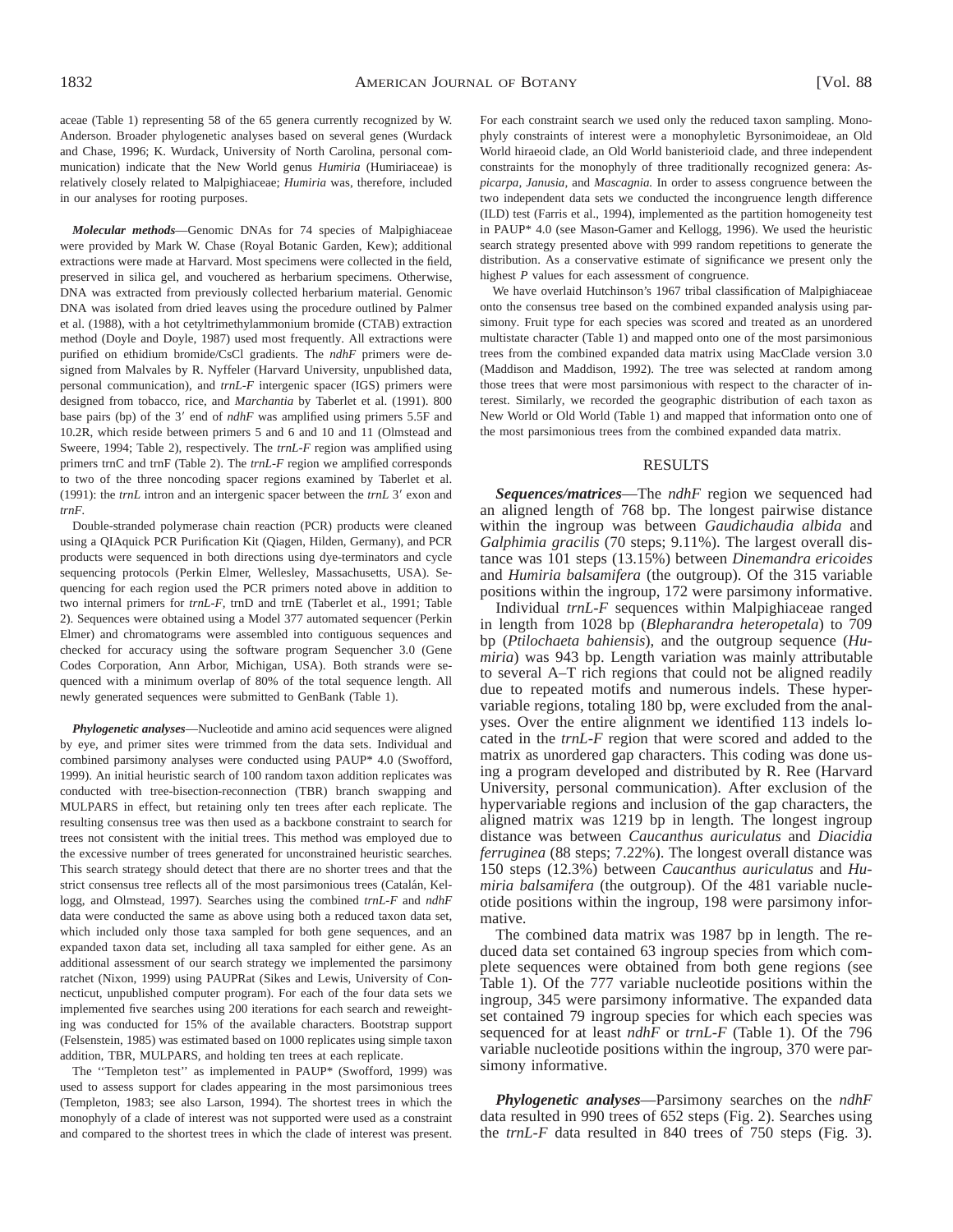Searches on the combined reduced taxon data set including *trnL-F* gap coding resulted in 760 trees of 1328 steps (Fig. 4). Searches on the combined expanded taxon data set resulted in 1000 trees of 1408 steps (Fig. 5). In all cases, use of the consensus backbone constraint trees failed to find any trees of equal or less length that contradicted the respective consensus trees. Similarly, trees generated from PAUPRat were identical to those presented here.

Trees generated from the individual data sets are highly congruent. Bootstrap support for many clades was quite high in the separate analyses and was, in general, increased in the combined analyses. The results of the ILD test  $(P = 0.810)$ suggest that patterns of character state variation between *ndhF* and *trnL-F* do not differ significantly. Given the similar topologies obtained in all of our analyses, we will discuss in detail only the topologies generated from the combined expanded data matrix (Fig. 5), noting any well-supported conflicts between data sets. The bootstrap values for these trees were generally less than those from the reduced taxon data set due to the inclusion of taxa with missing data.

Malpighiaceae are split into two major clades (Fig. 5), which we will refer to by the subfamilial names, Byrsonimoideae and Malpighioideae (100 and  $\leq 50\%$  bootstrap values, respectively). The Byrsonimoideae include the byrsonimoid (99%) and acmantheroid (100%) clades. The Malpighioideae comprise the bulk of diversity within Malpighiaceae and include the galphimioid (100%), acridocarpoid (100%), mcvaughioid (100%), *Barnebya,* and the banisterioid (100%) clades. The galphimioids are weakly placed  $(<50\%)$  as sister to the rest of the Malpighioideae in the combined analyses. In *trnL-F* trees, the galphimioids form a weakly supported clade with Byrsonimoideae, whereas their position is unresolved by *ndhF.* The remainder of the Malpighioideae form a strongly supported clade (100%) with the acridocarpoids basal in this clade. The *mcvaughioids* are placed with moderate support (70%) as sister to the remaining Malpighioideae. The enigmatic South American genus *Barnebya* is weakly placed (58%) as sister to the banisterioids. This last result is also found with *ndhF* (53%), but is contradicted in the *trnL-F* trees, which find *Barnebya* sister (71%) to the *mcvaughioids,* that clade forming a clade with the acridocarpoids  $(<50\%$ ). Sister to the remainder of the banisterioids is a well-supported (85%) ptilochaetoid clade with two subclades, one of the Mexican genus *Lasiocarpus* and the southern South American genus *Ptilochaeta* (98%), the other containing the Chilean endemics *Dinemagonum* and *Dinemandra* (100%). The tristellateioids  $(<50\%)$  are placed as sister to a large clade (83%; not supported by *ndhF*) containing most of the wing-fruited genera. The tristellateioid clade is poorly supported (i.e.,  $\leq 50\%$ ) in the *ndhF* trees and is not detected in the *trnL-F* trees. Included in the tristellateioids is a clade containing *Tristellateia* and *Heladena* (100%), which is sister to a poorly supported (<50%) clade containing *Bunchosia*, *Thryallis*, and *Echinopterys.* The latter clade is not present in the *trnL-F* trees and is poorly  $(<50\%)$  supported in the *ndhF* trees. The rest of the banisterioid clade contains six major lineages: malpighioids, stigmaphylloids, tetrapteroids, hiraeoids, and the genera *Ectopopterys* and *Lophopterys.* The tetrapteroids are weakly supported in all analyses and are not detected in the *trnL-F* trees. In contrast, the stigmaphylloids form a strongly (100%) supported clade that contains the gaudichaudioid (99%) and cordobioid (100%) clades. The hiraeoid clade is not recovered in the *trnL-F* trees, but is moderately to poorly supported  $\leq 50\%$ 

*ndhF,* 75% reduced, and 55% expanded) in the *ndhF* and combined analyses. *Lophopterys* is very weakly  $(<50\%)$  placed as sister to the malpighioid clade, and *Ectopopterys* is placed but with little support in a tetrachotomy with the hiraeoids, the tetrapteroids, and the clade containing the malpighioids plus the stigmaphylloids.

#### DISCUSSION

*Byrsonimoideae and Galphimioids*—Our data show that Hutchinson's tribe Malpighieae (1967), which is identical to Niedenzu's subfamily Planitorae, is nonmonophyletic (Fig. 6). When Anderson (1978) described the subfamily Byrsonimoideae, he subjected the unwinged fruit types of the Planitorae/ Malpighieae to critical evaluation and broadened the taxonomic base to include characters other than those of the fruit. He justified the exclusion of several taxa from the Planitorae on the grounds that some smooth-walled fruit types represented examples of convergence and were likely derived from wingfruited ancestors. For example, although the fruits of *Byrsonima, Bunchosia,* and *Malpighia* are all indehiscent and have a fleshy exocarp, they are only superficially similar. Fruits of *Byrsonima* contain a single bony stone, which results from fusion of the three endocarps. In *Bunchosia* each of the two or three carpels contributes a smooth, cartilaginous, seed-containing endocarp, but these are free from each other. *Malpighia* fruits possess fibrous stones that are connate only along a central axis, and the individual stones bear ridges or crests in the position of the wings seen in wing-fruited Malpighiaceae. Aside from *Bunchosia* and *Malpighia,* Anderson (1978) also argued that *Dicella, Heladena,* and *Thryallis* should be excluded from Byrsonimoideae. In our analyses all five of these genera are clearly removed from the Byrsonimoideae. Anderson's tribes Acmanthereae (*Acmanthera, Coleostachys,* and *Pterandra*) and Galphimieae (*Galphimia, Lophanthera,* and *Spachea*) are monophyletic in our results. However, his tribe Byrsonimeae (including *Blepharandra, Byrsonima, Diacidia, Burdachia, Glandonia,* and the subsequently described *Mcvaughia*) is not monophyletic and the genera are divided between the byrsonimoid and mcvaughioid clades. The monophyly of Anderson's Byrsonimoideae is strongly rejected (Templeton test  $P = 0.0012$ ). One perplexing outcome from our study is the phylogenetic placement of the galphimioids. Our *trnL-F* data detected a Byrsonimoideae that included the galphimioids (Fig. 3), and these results were duplicated with better support using *matK* and *rbcL* (Cameron et al., 2001), but our combined analyses placed the galphimioids (without strong support) as sister to the rest of the Malpighioideae. Given the weak support for this relationship, and the evidence from chromosome numbers (see below), we expect that in future analyses the galphimioids will group with the Byrsonimoideae.

One of the character states used to circumscribe the Byrsonimoideae was a chromosome number of  $x = 6$ , as opposed to  $x = 10$  in the rest of the family (Anderson, 1978). When he summarized those and additional chromosome numbers (Anderson, 1993), all of the counts for the genera retained in the Byrsonimoideae as recognized here, and for the galphimioids, were still  $n = 6$ , 12, or 24. Therefore,  $x = 6$  does appear to be a consistent character of the subfamily in our restricted sense, but given the structure of the tree (Fig. 5), we cannot say whether that is an ancestral or a derived condition. *Mcvaughia,* described after 1978 but assigned to Byrsonim-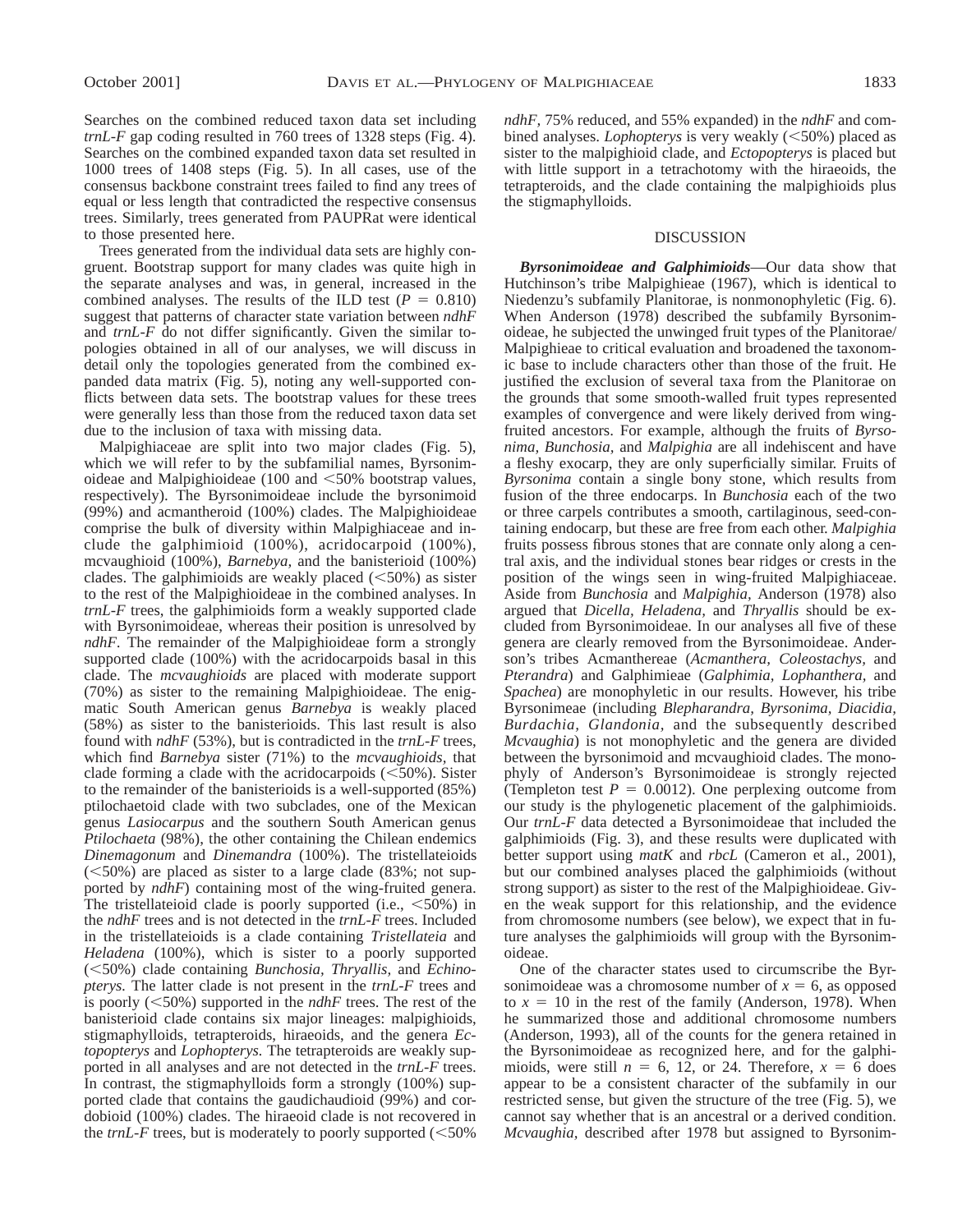| ì<br>ì<br>٢<br>P <sub>AX</sub> .<br>ì |
|---------------------------------------|
|                                       |
| í                                     |
| ٦<br>١                                |

 $\mathbf{I}$ 

|                                                                                                |                         |                                      |                                                           | Chloroplast region                    |                                |
|------------------------------------------------------------------------------------------------|-------------------------|--------------------------------------|-----------------------------------------------------------|---------------------------------------|--------------------------------|
| Taxon                                                                                          | Fruit type <sup>a</sup> | Distribution <sup>b</sup>            | Voucher                                                   | ndhF                                  | $trnL\text{-}F$                |
| Humiria balsamifera Aubl<br>Humiriaceae                                                        | Ë                       | $\breve{\ge}$                        | Anderson 13654 (MICH)                                     | GBAN-AF351007                         | GBAN-AF350941                  |
| Malpighiaceae                                                                                  |                         |                                      |                                                           |                                       |                                |
| Acmanthera latifolia (Adr. Juss.) Griseb. in Mart.                                             | UDeDr                   | $_{\rm Z}^{\rm N}$                   | Anderson 13771 (MICH)                                     | GBAN-AF351013                         | GBAN-AF350947                  |
| Acridocarpus macrocalyx Engl.                                                                  | WDeDr                   | $\delta$<br>$\overline{\delta}$      | C. C. Davis 99-9 (A)                                      | GBAN-AF351017                         | <b>GBAN-AF350951</b>           |
| Aspicarpa brevipes (DC.) W. R. Anderson<br>Acridocarpus natalitius Adr. Juss.                  | WDeDr<br>WDeDr          | $\widetilde{\Sigma}$                 | Cházaro 6295 (MICH)<br>P. Goldblatt s.n. (PRE)            | GBAN-AF351016<br>GBAN-AF351082        | GBAN-AF350950                  |
| Aspicarpa hirtella Rich.                                                                       | WDeDr                   | $\sum_{i=1}^{n}$                     | Anderson 13525 (MICH)                                     | <b>GBAN-AF351033</b>                  | GBAN-AF350967                  |
| Aspicarpa pulchella (Griseb. in Mart.) O'Donell & Lourteig                                     | WDeDr                   | $\widetilde{\Sigma}$                 | Anderson 13614 (MICH)                                     | GBAN-AF351026                         | GBAN-AF350960                  |
| Aspidopterys elliptica (Blume) Adr. Juss.                                                      | WDeDr                   | ð                                    | XVI.G.110 (BO)                                            | <b>GBAN-AF351019</b>                  | GBAN-AF350953                  |
| <b>z</b><br>Banisteriopsis hypericifolia (Adr. Juss. in A. St.-Hil.) W.<br>Anderson & B. Gates | WDeDr                   | $_{\rm \widetilde{X}}$               | Anderson 13638 (MICH)                                     | GBAN-AF351037                         | GBAN-AF350971                  |
| Barnebya dispar (Griseb. in Mart.) W. R. Anderson & B.                                         |                         |                                      |                                                           |                                       |                                |
| Gates                                                                                          | WDeDr                   | $_{\rm \widetilde{z}}$               | Leoni 1473 (MICH)                                         | <b>GBAN-AF351073</b>                  | GBAN-AF351006                  |
| Blepharandra heteropetala W. R. Anderson                                                       | UIDr                    | $\widetilde{z}$                      | Anderson 13782 (MICH)                                     | GBAN-AF351008                         | GBAN-AF350942                  |
| Brachylophon curtisii Oliv.                                                                    | WDeDr                   | $\geqslant$                          | Middleton et al. 387 (A)                                  | GBAN-AF351018                         | GBAN-AF350952                  |
| Bunchosia armeniaca (Cav.) DC.                                                                 | UIDr<br>UIF             | $\widetilde{z}$<br>$\widetilde{z}$   | Anderson 13774 (MICH)<br>FTG 77-999C (FTG)                | GBAN-AF351045<br><b>GBAN-AF351071</b> | GBAN-AF350978<br>GBAN-AF351004 |
| Burdachia sphaerocarpa Adr. Juss.<br>Byrsonima crassifolia (L.) H.B.K.                         | UIF                     | $\widetilde{\Sigma}$                 | FTG 81-680A (MICH)                                        | <b>GBAN-AF351011</b>                  | GBAN-AF350945                  |
| Callaeum septentrionale (Adr. Juss.) D. M. Johnson                                             | WDeDr                   | $\sum_{i=1}^{n}$                     | Anderson 13491 (MICH)                                     | <b>GBAN-AF351058</b>                  | GBAN-AF350992                  |
| Caucanthus auriculatus (Radlk.) Nied.                                                          | WIDr                    | $\frac{8}{2}$                        | E. Knox 2128 (MICH)                                       | GBAN-AF351020                         | GBAN-AF350954                  |
| Coleostachys genipifolia Adr. Juss.                                                            | UDeDr                   | ş                                    | Anderson 13752 (MICH)                                     | GBAN-AF351012                         | GBAN-AF350946                  |
| Cordobia argentea (Griseb.) Nied.                                                              | WDeDi                   | $\mathsf{\check{P}}$                 | Anderson 13583 (MICH)                                     | <b>GBAN-AF351081</b>                  |                                |
| Diacidia ferruginea (Maguire & K. D. Phelps) W. R. Ander-                                      |                         |                                      |                                                           |                                       |                                |
|                                                                                                | UIDr                    | $_{\rm Z}^{\rm N}$                   | Berry et al. 4987 (MICH)                                  | GBAN-AF351010                         | GBAN-AF350944                  |
| Dicella nucifera Chodat                                                                        | UIDr                    | $\widetilde{\check{\mathsf{z}}}$     | Anderson 13607 (MICH)                                     | GBAN-AF351048                         | <b>GBAN-AF350981</b>           |
| Dinemagonum gayanum Adr. Juss.                                                                 | WDeDr                   | $_{\rm \widetilde{z}}$               | Dillon & Teillier 5103 (MICH)<br>Simpson 83-10-8-5 (MICH) | GBAN-AF351084                         |                                |
| Dinemandra ericoides Adr. Juss.                                                                | WDeDr<br>WDeDr          | $\sum_{i=1}^{n}$<br>$\sum_{i=1}^{n}$ | Burnham 1774 (MICH)                                       | GBAN-AF351069<br>GBAN-AF351039        | GBAN-AF351002<br>GBAN-AF350973 |
| Echinopterys eglandulosa (Adr. Juss.) Small<br>Diplopterys cabrerana (Cuatrec.) B. Gates       | <b>BDeDr</b>            | $\widetilde{\Sigma}$                 | Van Devender 98-178 (MICH)                                | GBAN-AF351047                         | GBAN-AF350980                  |
| Ectopopterys soejartoi W. R. Anderson                                                          | WDeDr                   | $\widetilde{\Sigma}$                 | Callejas 11806 (MICH)                                     | GBAN-AF351064                         | GBAN-AF350997                  |
| Excentradenia propinqua (W. R. Anderson) W. R. Anderson                                        | WDeDr                   | $\sum_{i=1}^{n}$                     | Lindeman et al. 51 (MICH)                                 | GBAN-AF351062                         | GBAN-AF350995                  |
| Flabellaria paniculata Cav.                                                                    | WDeDr                   | $\overline{\delta}$                  | Congdon 414 (K)                                           | GBAN-AF351083                         |                                |
| Flabellariopsis acuminata (Engl.) Wilczek                                                      | WDeDr                   | $\delta$                             | Luke & Robertson 2683 (K)                                 |                                       | GBAN-AF350991                  |
| Gallardoa fischeri Hicken                                                                      | WDeDr                   | $\sum_{i=1}^{n}$                     | Anderson 13580 (MICH)                                     | <b>GBAN-AF351035</b>                  | GBAN-AF350969                  |
| Galphimia gracilis Bartl.                                                                      | UDeDr                   | $\sum_{i=1}^{n}$                     | FTG 79-235 (FTG)                                          | <b>GBAN-AF351015</b>                  | GBAN-AF350949                  |
| Gaudichaudia albida Schlechtend. & Cham.                                                       | WDeDr<br>WDeDr          | $\sum_{i=1}^{n}$<br>$\sum_{i=1}^{n}$ | Anderson 13309A (MICH)<br>Anderson 12699C (MICH)          | GBAN-AF351034<br>GBAN-AF351032        | GBAN-AF350966<br>GBAN-AF350968 |
| Gaudichaudia mcvaughii W. R. Anderson<br>Glandonia macrocarpa Griseb. in Mart.                 | UIDr                    | $\sum_{i=1}^{n}$                     | Anderson 13776 (MICH)                                     | GBAN-AF351072                         | GBAN-AF351005                  |
| Heladena multiflora (Hook. & Arn.) Nied.                                                       | WDeDr                   | $\widetilde{z}$                      | Anderson 13599 (MICH)                                     | GBAN-AF351044                         | GBAN-AF350977                  |
| Heteropterys ciliata Nied.                                                                     | WDeDr                   | $\sum_{i=1}^{n}$                     | Anderson 13778 (MICH)                                     | GBAN-AF351049                         | GBAN-AF350982                  |
| Heteropterys leona (Cav.) Exell                                                                | WDeDr                   | NW, OW                               | C. C. Davis 99-5 (A)                                      | GBAN-AF351050                         | GBAN-AF350983                  |
| Hiptage benghalensis (L.) Kurz                                                                 | WDeDr                   | $\delta$                             | Herbst 9221 (MICH)                                        | <b>GBAN-AF351057</b>                  | GBAN-AF350990                  |
| Hiraea fagifolia (DC.) Adr. Juss.                                                              | WDeDr                   | $\widetilde{z}$                      | Anderson 13593 (MICH)                                     | GBAN-AF351060                         | GBAN-AF350994                  |
| Hiraea smilacina Standl.                                                                       | WDeDr                   | $\sum_{i=1}^{n}$                     | (MICH)<br>Anderson 13794                                  | GBAN-AF351061                         |                                |
| Janusia anisandra (Adr. Juss.) Griseb. in Mart.<br>Janusia californica Benth.                  | WDeDr<br>WDeDr          | $\sum_{i=1}^{n}$<br>ş                | Anderson 12539 (MICH)<br>(MICH)<br>Anderson 13694         | GBAN-AF351028<br><b>GBAN-AF351031</b> | GBAN-AF350965<br>GBAN-AF350962 |
| Janusia linearis Wiggins                                                                       | WDeDr                   | Ř                                    | Anderson 12540 (MICH)                                     | <b>GBAN-AF351030</b>                  | GBAN-AF350964                  |
| Janusia mediterranea (Vell.) W. R. Anderson                                                    | WDeDr                   | $\sum_{i=1}^{n}$                     | Anderson 13686 (MICH)                                     | GBAN-AF351029                         | GBAN-AF350963                  |
| Jubelina rosea (Miq.) Nied. in Pulle                                                           | WDeDr                   | $\sum_{i=1}^{n}$                     | Mori 23855 (MICH)                                         | GBAN-AF351079                         |                                |
| Lasiocarpus sp.                                                                                | <b>BDeDr</b>            | $\widetilde{\Sigma}$                 | Anderson 13834 (MICH)                                     | GBAN-AF351066                         | <b>GBAN-AF350999</b>           |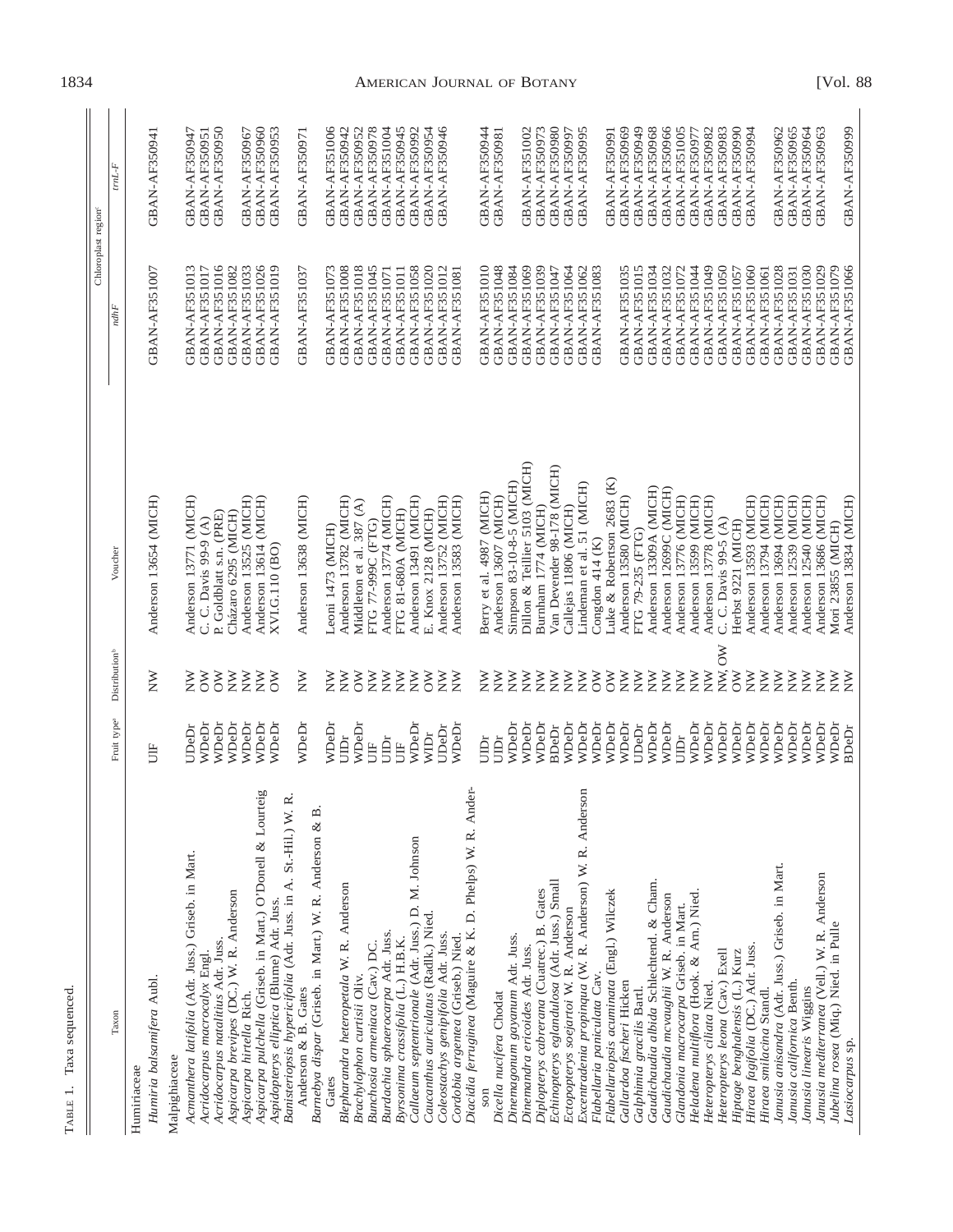|                                                                                                                                                                                                                                                                                                                                                                                                                                                         |                         |                           |                                                                                                                       |               | Chloroplast region <sup>e</sup> |
|---------------------------------------------------------------------------------------------------------------------------------------------------------------------------------------------------------------------------------------------------------------------------------------------------------------------------------------------------------------------------------------------------------------------------------------------------------|-------------------------|---------------------------|-----------------------------------------------------------------------------------------------------------------------|---------------|---------------------------------|
| Taxon                                                                                                                                                                                                                                                                                                                                                                                                                                                   | Fruit type <sup>a</sup> | Distribution <sup>b</sup> | Voucher                                                                                                               | ndhF          | $tmL$ F                         |
| Lophanthera lactescens Ducke                                                                                                                                                                                                                                                                                                                                                                                                                            | <b>JDeDi</b>            | Ř                         | Anderson 13781 (MICH)                                                                                                 | GBAN-AF351009 | <b>GBAN-AF350943</b>            |
| Lophopterys floribunda W. R. Anderson & C. C. Davis                                                                                                                                                                                                                                                                                                                                                                                                     | WDeDi                   | $\widetilde{\Sigma}$      | Anderson 13754 (MICH)                                                                                                 | GBAN-AF351078 |                                 |
| Malpighia emarginata DC.                                                                                                                                                                                                                                                                                                                                                                                                                                | 旨                       | $\geq$                    | Anderson 13621 (MICH)                                                                                                 | GBAN-AF351023 | <b>GBAN-AF350957</b>            |
| Malpighia stevensii W. R. Anderson                                                                                                                                                                                                                                                                                                                                                                                                                      | 旨                       | $\widetilde{\Sigma}$      | C. C. Davis 1019 (MICH)                                                                                               | GBAN-AF351022 | <b>GBAN-AF350956</b>            |
| Ξ.<br>Mascagnia anisopetala (Adr. Juss. in A. St.-Hil.) Griseb.                                                                                                                                                                                                                                                                                                                                                                                         |                         |                           |                                                                                                                       |               |                                 |
| Mart.                                                                                                                                                                                                                                                                                                                                                                                                                                                   | WDeDr                   | $\breve{\mathsf{z}}$      | Anderson 13598 (MICH)                                                                                                 | GBAN-AF351053 | GBAN-AF350986                   |
| Mascagnia bracteosa Griseb. in Mart.                                                                                                                                                                                                                                                                                                                                                                                                                    | WDeDi                   | $\breve{\mathsf{z}}$      | Anderson 13777 (MICH)                                                                                                 | GBAN-AF351055 | <b>GBAN-AF350988</b>            |
| Mascagnia chasei W. R. Anderson                                                                                                                                                                                                                                                                                                                                                                                                                         | WDeDi                   | $\widetilde{\mathsf{Z}}$  | Anderson 13710 (MICH)                                                                                                 | GBAN-AF351054 | GBAN-AF350987                   |
| Mascagnia dipholiphylla (Small) Bullock                                                                                                                                                                                                                                                                                                                                                                                                                 | WDeDr                   | $\mathsf{\check{g}}$      | Anderson 13816 (MICH)                                                                                                 | GBAN-AF351063 | GBAN-AF350996                   |
| Mascagnia hippocrateoides (Triana & Planch.) Nied.                                                                                                                                                                                                                                                                                                                                                                                                      | WDeDr                   | Ř                         | Anderson 13802 (MICH)                                                                                                 | GBAN-AF351059 | GBAN-AF350993                   |
| Mascagnia sepium (Adr. Juss. in A. St.-Hil.) Griseb. in Mart.                                                                                                                                                                                                                                                                                                                                                                                           | WDeDr                   | $\mathsf{\check{g}}$      | Chase 90160 (MICH)                                                                                                    | GBAN-AF351025 | GBAN-AF350959                   |
| Mascagnia stannea (Griseb.) Nied.                                                                                                                                                                                                                                                                                                                                                                                                                       | WDeDr                   | $\mathsf{\check{g}}$      | Anderson 13804 (MICH)                                                                                                 | GBAN-AF351056 | GBAN-AF350989                   |
| Mcvaughia bahiana W. R. Anderson                                                                                                                                                                                                                                                                                                                                                                                                                        | jin<br>Bi               | $\mathsf{\check{P}}$      | Anderson 13690 (MICH)                                                                                                 | GBAN-AF351070 | <b>GBAN-AF351003</b>            |
| Mezia araujoi Schwacke ex Nied. in Engl. & Prantl                                                                                                                                                                                                                                                                                                                                                                                                       | WDeDr                   | ≹≶                        | Anderson 13672 (MICH)                                                                                                 | GBAN-AF351051 | GBAN-AF350984                   |
| Mionandra camareoides Griseb.                                                                                                                                                                                                                                                                                                                                                                                                                           | WDeDr                   |                           | Anderson 13585 (MICH)                                                                                                 | GBAN-AF351080 |                                 |
| Peixotoa glabra Adr. Juss. in A. St.-Hil.                                                                                                                                                                                                                                                                                                                                                                                                               | WDeDr                   | Ř                         | Anderson 13636 (MICH)                                                                                                 | GBAN-AF351036 | GBAN-AF350970                   |
| Peregrina linearifolia (A. St.-Hil.) W. R. Anderson                                                                                                                                                                                                                                                                                                                                                                                                     | WDeDr                   | $\widetilde{\Sigma}$      | Krapovickas & Cristóbal 46451 (MICH)                                                                                  | GBAN-AF351027 | GBAN-AF350961                   |
| Pterandra arborea Ducke                                                                                                                                                                                                                                                                                                                                                                                                                                 | UDeDr                   | $\mathsf{\check{g}}$      | Anderson 13766 (MICH)                                                                                                 | GBAN-AF351014 | GBAN-AF350948                   |
| Ptilochaeta bahiensis Turcz.                                                                                                                                                                                                                                                                                                                                                                                                                            | <b>BDeDr</b>            | $\mathsf{\check{P}}$      | Anderson 13725 (MICH)                                                                                                 | GBAN-AF351068 | GBAN-AF351001                   |
| Ptilochaeta nudipes Griseb.                                                                                                                                                                                                                                                                                                                                                                                                                             | <b>BDeDr</b>            | Ř                         | Anderson 13588 (MICH)                                                                                                 | GBAN-AF351067 | GBAN-AF351000                   |
| Rhynchophora phillipsonii W. R. Anderson                                                                                                                                                                                                                                                                                                                                                                                                                | WIDr                    | $\delta$                  | Phillipson 3451 (MICH)                                                                                                |               | <b>GBAN-AF350958</b>            |
| Ryssopterys timoriensis (DC.) Adr. Juss. in Deless.                                                                                                                                                                                                                                                                                                                                                                                                     | WDeDr                   | $\geqslant$               | XVIII.F.172 (BO)                                                                                                      | GBAN-AF351040 | GBAN-AF350974                   |
| Spachea correae Cuatrec. & Croat                                                                                                                                                                                                                                                                                                                                                                                                                        | UDeDr                   | $\widetilde{\Sigma}$      | Hammel 17746 (MO)                                                                                                     | GBAN-AF351074 |                                 |
| Sphedamnocarpus pruriens (Adr. Juss.) Szyszyl.                                                                                                                                                                                                                                                                                                                                                                                                          | WDeDr                   | $\overline{\delta}$       | Steiner 2275 (MICH)                                                                                                   | GBAN-AF351041 | <b>GBAN-AF350975</b>            |
| Stigmaphyllon paralias Adr. Juss. in A. St.-Hil.                                                                                                                                                                                                                                                                                                                                                                                                        | WDeDr                   | $\sum_{i=1}^{n}$          | Anderson 13693 (MICH)                                                                                                 | GBAN-AF351065 | <b>GBAN-AF350998</b>            |
| Stigmaphyllon puberum (Rich.) Adr. Juss.                                                                                                                                                                                                                                                                                                                                                                                                                | WDeDr                   | Ř                         | Anderson 13793 (MICH)                                                                                                 | GBAN-AF351038 | GBAN-AF350972                   |
| Stigmaphyllon sagraeanum Adr. Juss.                                                                                                                                                                                                                                                                                                                                                                                                                     | WDeDr                   | $\widetilde{\Sigma}$      | <b>FTG X-1-6 (FTG)</b>                                                                                                | GBAN-AF351077 |                                 |
| Tetrapterys discolor (G. Mey.) DC.                                                                                                                                                                                                                                                                                                                                                                                                                      | WDeDr                   | $\widetilde{\Sigma}$      | Chase 90158 (MICH)                                                                                                    | GBAN-AF351076 |                                 |
| Tetrapterys microphylla (Adr. Juss. in A. St.-Hil.) Nied.                                                                                                                                                                                                                                                                                                                                                                                               | WDeDr                   | $\widetilde{\Sigma}$      | Anderson 13644 (MICH)                                                                                                 | GBAN-AF351052 | GBAN-AF350985                   |
| Thryallis longifolia Mart.                                                                                                                                                                                                                                                                                                                                                                                                                              | WDeDr                   | $\widetilde{\Sigma}$      | Anderson 13657 (MICH)                                                                                                 | GBAN-AF351046 | GBAN-AF350979                   |
| Triaspis hypericoides Burch.                                                                                                                                                                                                                                                                                                                                                                                                                            | WDeDr                   | $\overline{\delta}$       | inmelman 650 (PRE)                                                                                                    | GBAN-AF351021 | <b>GBAN-AF350955</b>            |
| Tricomaria usillo Hook. & Arn.                                                                                                                                                                                                                                                                                                                                                                                                                          | <b>BIDr</b>             | $\breve{\ge}$             | Anderson 13581 (MICH)                                                                                                 | GBAN-AF351075 |                                 |
| Triopterys rigida Sw.                                                                                                                                                                                                                                                                                                                                                                                                                                   | WDeDr                   | $\widetilde{\Sigma}$      | Hammel 17816 (MICH)                                                                                                   | GBAN-AF351024 |                                 |
| Tristellateia africana S. Moore                                                                                                                                                                                                                                                                                                                                                                                                                         | WDeDr                   | $\overline{\delta}$       | C. C. Davis 99-25 (A)                                                                                                 | GBAN-AF351043 |                                 |
| Tristellateia madagascariensis Poir. in Lam.                                                                                                                                                                                                                                                                                                                                                                                                            | WDeDr                   | ŏ                         | McPherson 14398 (MICH)                                                                                                | GBAN-AF351042 | GBAN-AF350976                   |
| $\parallel$<br>Å<br><sup>a</sup> Fruit types: $U =$ unwinged, $W =$ winged, $B =$ bristly,<br>b Distribution: $NW = New World$ , $OW = Old World$ .<br>$\mathbf{C}$ and $\mathbf{C}$ are $\mathbf{C}$ and $\mathbf{C}$ are $\mathbf{C}$ and $\mathbf{C}$ are $\mathbf{C}$ and $\mathbf{C}$ are $\mathbf{C}$ and $\mathbf{C}$ are $\mathbf{C}$ and $\mathbf{C}$ are $\mathbf{C}$ and $\mathbf{C}$ are $\mathbf{C}$ and $\mathbf{C}$ are $\mathbf{C}$ and | $\ddot{c}$              |                           | dehiscent, I = indehiscent, $Dr = dry$ , F = fleshy; fruits with reduced wings are scored as winged.<br>$\frac{1}{2}$ |               |                                 |

TABLE 1. Continued.

TABLE 1. Continued.

The prefix GBAN- has been added to link the online version of *American Journal of Botany* to GenBank but it is not part of the actual accession number.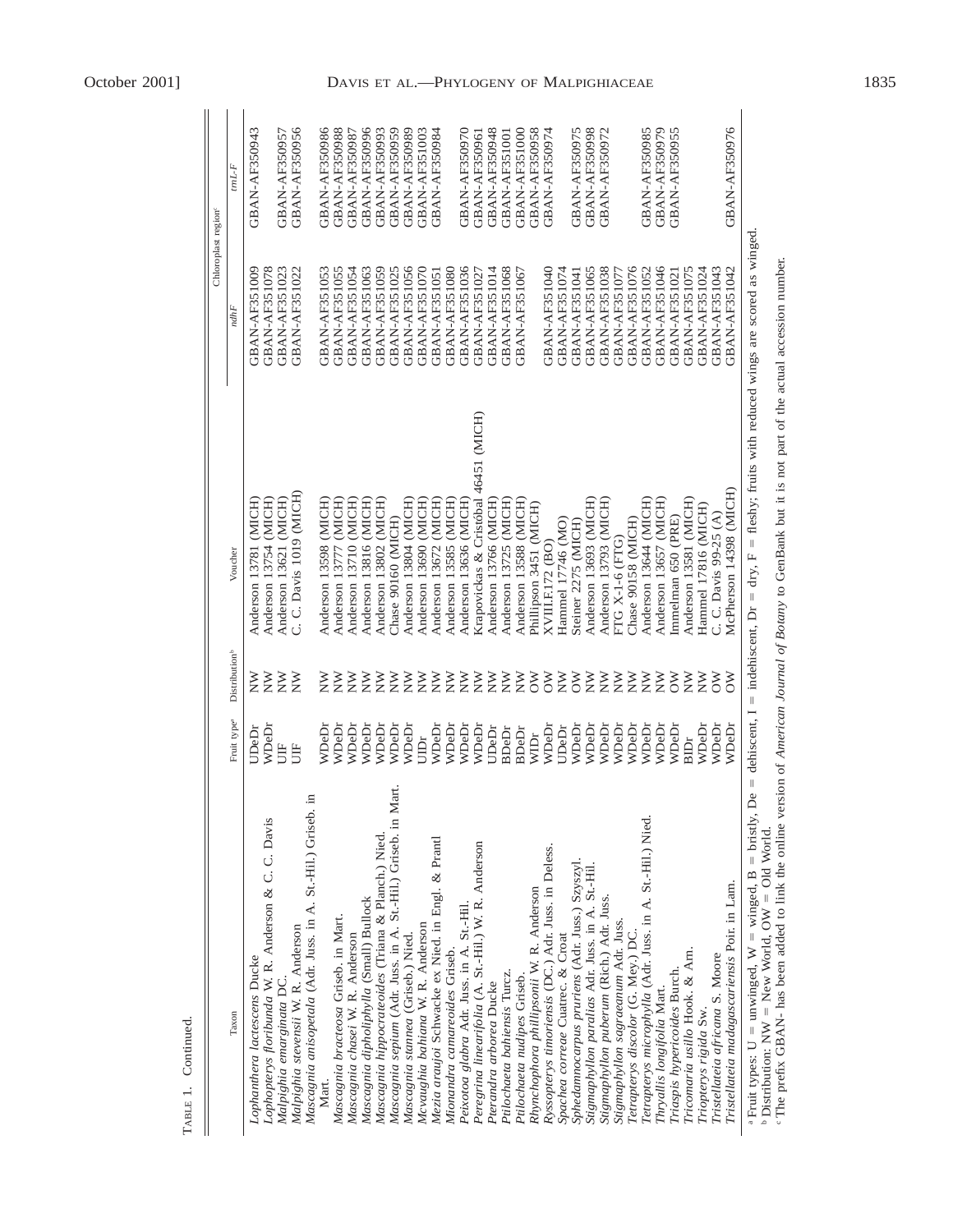TABLE 2. Primers used in polymerase chain reaction and sequencing (from  $5'$  to  $3'$ ).

| Region       | Primer<br>name               | Sequence                                                                                                   |
|--------------|------------------------------|------------------------------------------------------------------------------------------------------------|
| ndhF         | 5.5F<br>10.2R                | <b>TTAGTRAYAGTYGGTTGTATTCACC</b><br><b>CCATCRATNACTCGYCYATCAAAAA</b>                                       |
| $trnI$ - $F$ | trnC<br>trnD<br>trnE<br>trnF | CGAAATCGGTAGACGCTACG<br>GGGGATAGAGGGACTTGAAC<br><b>GGTTCAAGTCCCTCTATCCC</b><br><b>ATTTGAACTGGTGACACGAG</b> |

oideae close to *Burdachia* by Anderson (1979b), has  $n = 10$ , which is consistent with its placement here in the Malpighioideae. It would be especially interesting to know the chromosome numbers of *Burdachia* and *Glandonia*; we would expect them to have numbers based on  $x = 10$ . *Barnebya* has  $n =$ 30, a number that could be a multiple of either 6 or 10 (Anderson, 1993). Given its phylogenetic placement with other Malpighioideae it most likely represents a multiple of 10. The counts known for *Acridocarpus* (Mangenot and Mangenot, 1958, 1962; Carr and McPherson, 1986; Paiva and Leitão, 1987) indicate that its base number is  $x = 9$ , readily derived from  $n = 10$  through aneuploidy. Thus, the available counts and the results of this study suggest that  $x = 10$  may well be

**Byrsonimoideae** Humiria balsamifera<br>Blepharandra heteropet.<br>Diacidia ferruginea 98 54 bvrsonimoids 90 *Byrsonima crassifolia* Byrsonima crassitolia<br>Pterandra arborea<br>Acmanthera latifolia<br>Coleostachys genipifolia<br>Lophanthera lactescens<br>Galphimia gracilis бq acmantheroids 99 galphimioids  $B1$ Gaipmimia gracinis<br>Spachea correae<br>Brachylophon curtisii<br>Acridocarpus natalitius<br>McVaughia bahiana<br>Burdachia sphaerocarpa<br>Glandonia macrocarpa<br>Glandonia macrocarpa 62 acridocarpoids 99 76 mcvaughioids Burdachia sphaerocarpa<br>Glandonia macrocarpa<br>Glandonia macrocarpa<br>Lasiocarpus sp.<br>Piliochaeta nudipes<br>Dinemandra ericoides<br>Dinemandra ericoides<br>Dinemandra ericoides<br>Tristellateia andagacar<br>Tristellateia andagacar<br>Heladena m  $\frac{99}{98}$ 60 ptilochaetoids 100 96 tristellateinids 97 61 62  $\overline{g_3}$ malpighioids 53 rereginia anisandra<br>Janusia mediterranea<br>Gaudichaudia mcvaughii<br>Aspicarpa hirtella<br>Gaudichaudia albida 97 8ĥ Malpighioideae 65 gaudichaudioids Aspicarpa brevipes<br>Janusia linearis banisterioids Aspucajn previpesi<br>
- Janusia linearis<br>
- Gallardoa fischeri<br>
- Gallardoa fischeri<br>
- Cordobia argentea<br>
- Cordobia argentea<br>
- Peixotoa glabra<br>
- Peixotoa glabra<br>
- Peixotoa glabra<br>
- Bigmaphyllon parallas<br>
- Hyssopterys 9Ā stigmaphylloids 9¢ 83 99  $62$ cordobioids 54 EE 93 100 84 Jubelina rosea<br>Mascagnia anisopetala<br>Mascagnia chasei<br>Mascagnia chasei<br>Mascagnia stannea<br>Mascagnia stannea<br>Mezia araujoi<br>Tetrapterys microphylla<br>Habellaria paniculata<br>Hiptage benghalensis<br>Hiptage benghalensis<br>Dicella nucit 60 tetrapteroids  $B1$ rncomana usinio<br>Mascagnia hippocrat.<br>Hiraea fagifolia<br>Hiraea smilacina<br>Excentradenia propinqua<br>Mascagnia dipholiphylla 79 hiraeoids

Fig. 2. Strict consensus of 990 equally parsimonious trees based on *ndhF* sequence data. Bootstrap values are given for those clades supported at >50%. Length (L) = 652; consistency index (CI) = 0.6457; retention index (RI) = 0.7674. The designated informal names correspond to moderately to well-supported clades discovered in the analysis of the expanded taxon data set (see Fig. 5).

### $ndhF$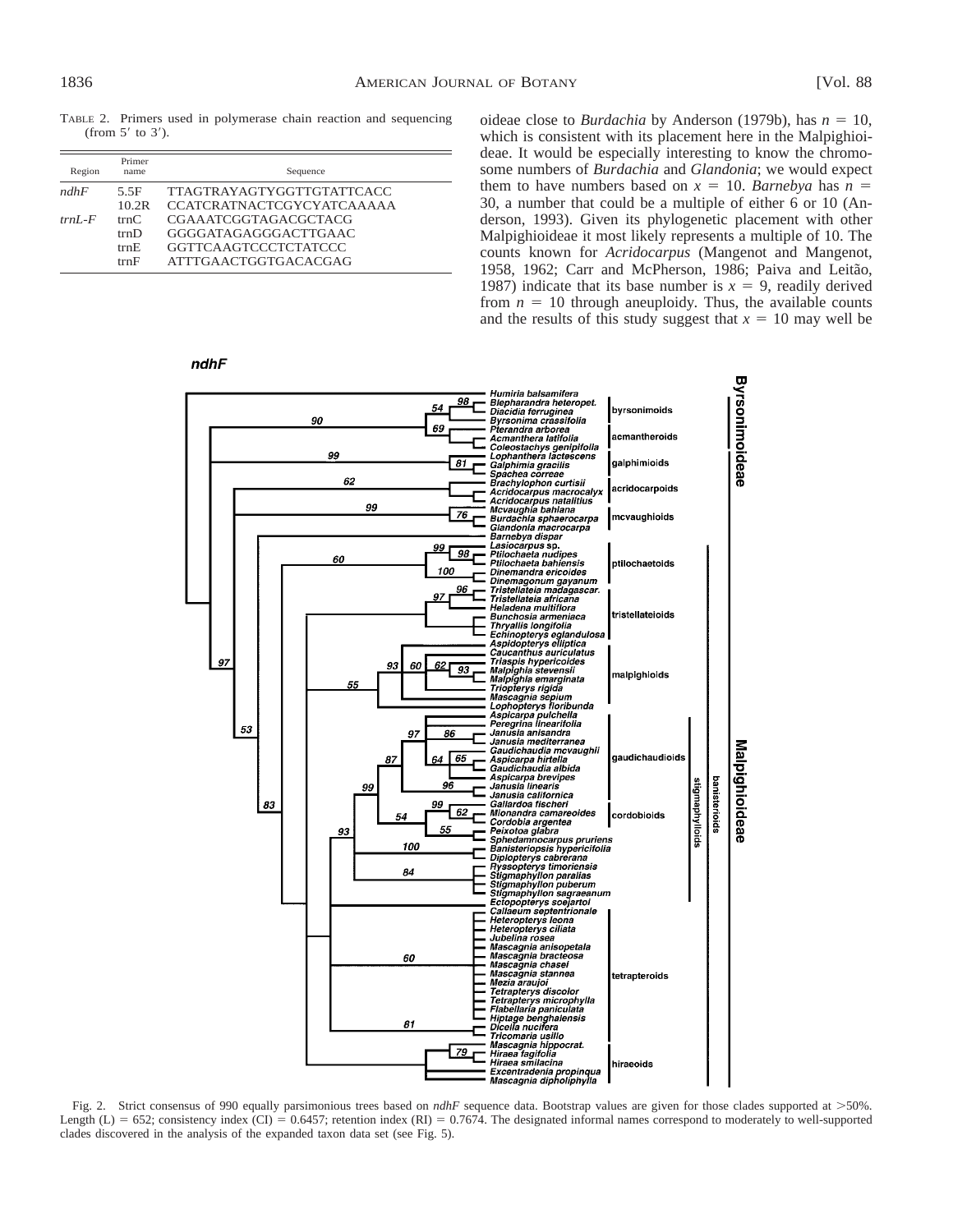

Fig. 3. Strict consensus of 840 equally parsimonious trees based on  $trnL$ -F sequence data. Bootstrap values are given for those clades supported at >50%.  $L = 750$ ; CI = 0.7360; RI = 0.8224. The designated informal names correspond to moderately to well-supported clades discovered in the analysis of the expanded taxon data set (see Fig. 5).

ancestral in our subfamily Malpighioideae, above the galphimioids.

*Malpighioideae*—*Acridocarpoids*—The acridocarpoids (Fig. 5) comprise *Acridocarpus* and *Brachylophon.* Morphology supports the sister relationship of *Acridocarpus* and *Brachylophon. Acridocarpus* has a schizocarpic fruit with a large dorsal wing on each samara and no trace of lateral crests; *Brachylophon* has a similar fruit except that the dorsal wing has been reduced to a crest. In both genera the anthers are poricidal, a rare condition in the family, and both have subulate styles with tiny terminal stigmas, like those found in most Byrsonimoideae and the mcvaughioids (W. Anderson, personal

observation). The pollen in both is tricolporate, but in *Acridocarpus* it is derived in that the colpi fuse at the poles (syncolporate) (Lobreau, 1967, 1968; Lowrie, 1982).

*Mcvaughioids*—The mcvaughioid clade is a well-supported (100%) lineage containing *Mcvaughia, Burdachia,* and *Glandonia.* These three genera have unwinged, indehiscent fruits. If the ancestor of the Malpighioideae (above the galphimioids) had dry schizocarpic fruits with wings (e.g., *Acridocarpus*), the fruits of *Mcvaughia, Burdachia,* and *Glandonia* must be derived in their indehiscent, unwinged fruits. There is little in the structure of most of those fruits to signal derivation from a schizocarpic, wing-fruited ancestor, but it is worth noting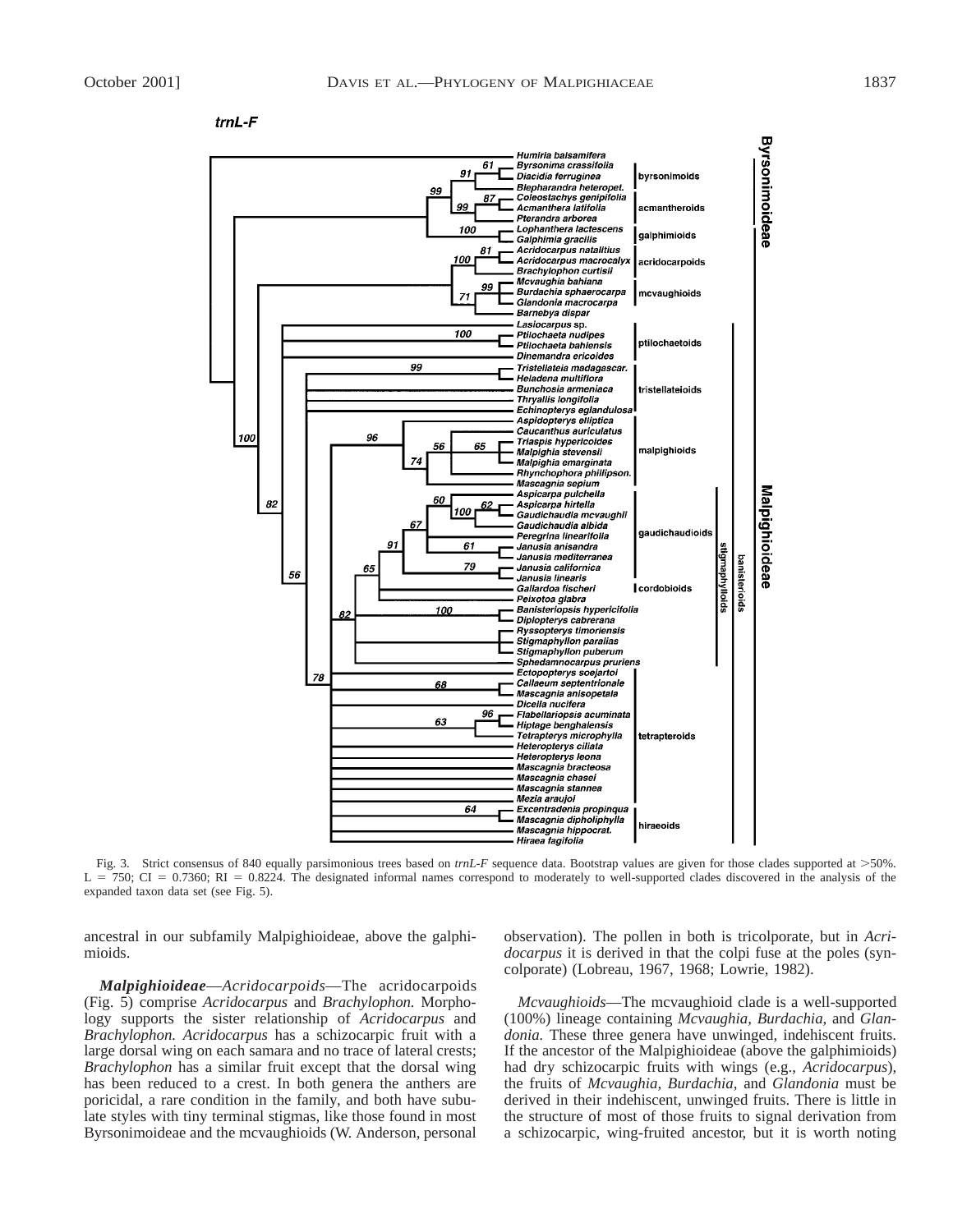

ndhF + trnL-F Reduced Taxon Sampling

Fig. 4. Strict consensus of 760 equally parsimonious trees based on *trnL-F* and *ndhF* sequence data with the reduced taxon data set (63 ingroup species). Bootstrap values are given for those clades supported at  $>50\%$ . L = 1328; CI = 0.7101; RI = 0.7950. The designated informal names correspond to moderately to well-supported clades discovered in the analysis of the expanded taxon data set (see Fig. 5).

that the fruit of *Burdachia prismatocarpa* Adr. Juss. bears 8– 9 longitudinal aerenchymatous ribs or winglets in the approximate position of the lateral and dorsal wings on many fruits in the banisterioid clade (see Anderson, 1981).

The pollen grains in the Byrsonimoideae, the galphimioids, the acridocarpoids, and the mcvaughioids are mostly tricolporate or readily derived from a tricolporate ancestor (Anderson, 1978, 1979b; Lowrie, 1982). Tricolporate pollen, which is common in other rosid families, is presumably plesiomorphic in the Malpighiaceae (Anderson, 1990a).

*Barnebya*—*Barnebya* is sister to the banisterioids and has a schizocarpic fruit, with each mericarp bearing a large dorsal

wing. As Anderson and Gates pointed out when they described *Barnebya* (1981), its samara is very similar to the samara of *Acridocarpus,* and primarily on that basis, they suggested that *Barnebya* might be close to the ancestor of *Acridocarpus,* which is relatively derived in many of its characters. Our data do not support that suggestion (Fig. 5). If this study places *Barnebya* correctly, it is clearly derived in the characters emphasized by Anderson and Gates (1981), such as the alternate estipulate leaves, the perigynous hypanthium, and the samaras attached at maturity to the receptacle by two coriaceous marginal ribs. The pollen of *Barnebya* is different from that of most basal malpighs in that it lacks ectoapertures and has other anomalies, such that Lowrie (1982) doubted its placement with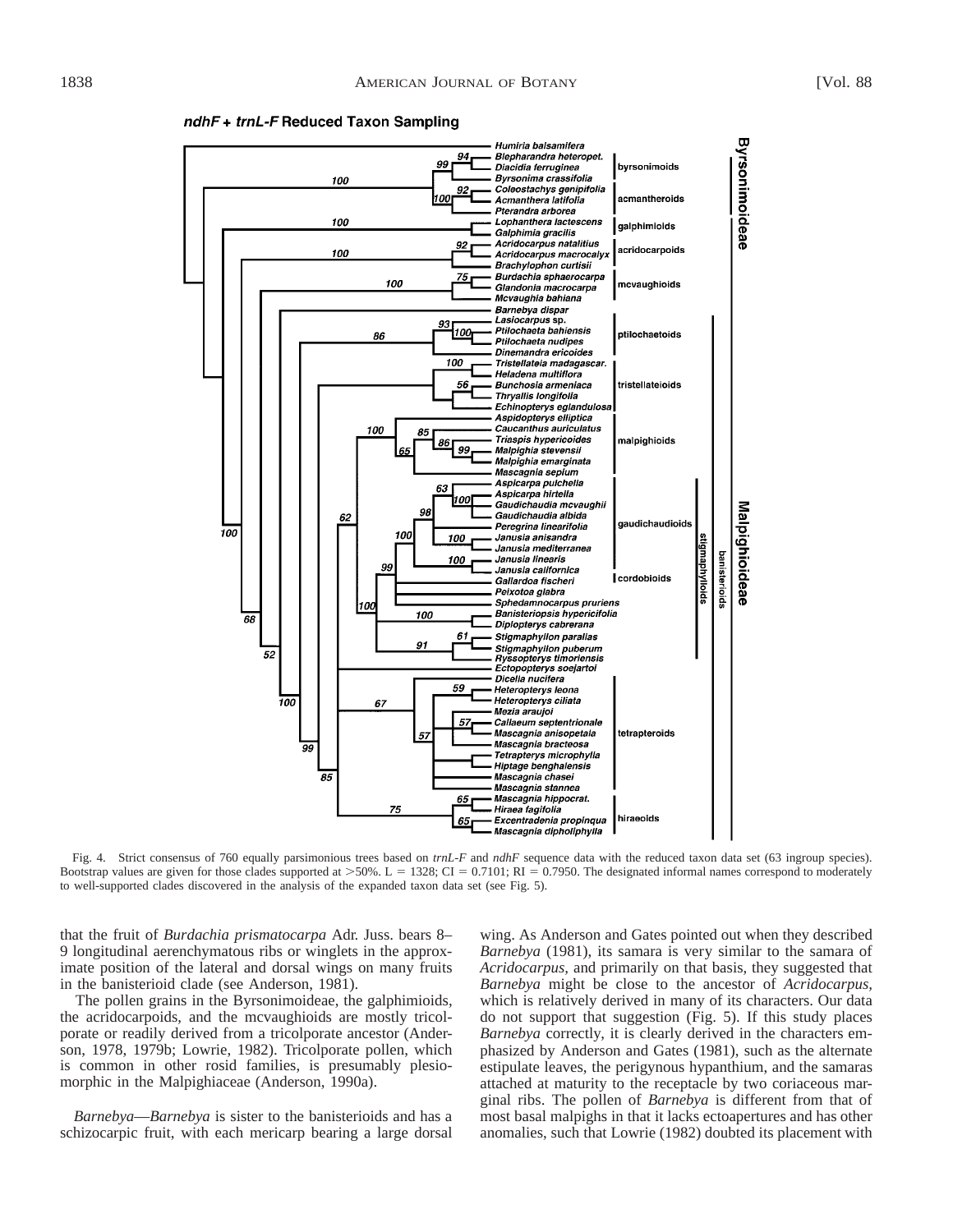

#### ndhF + trnL-F Expanded Taxon Sampling

Fig. 5. Strict consensus of 1000 equally parsimonious trees based on *trnL-F* and *ndhF* sequence data with the expanded taxon data set (79 ingroup species). Bootstrap values are given for those clades supported at  $>50\%$ . L = 1408; CI = 0.6911; RI = 0.7936. The designated informal names correspond to moderately to well-supported clades discovered in this analysis.

the other genera in the mcvaughioid clade or with *Acridocarpus.*

*Banisterioids*—*Ptilochaetoids*—Sister to the rest of the banisterioids is the clade we have called the ptilochaetoids, comprising the three South American genera *Dinemandra, Dinemagonum,* and *Ptilochaeta* plus the Mexican genus *Lasiocarpus.* Those genera fall into two well-supported clades; each of those clades is internally coherent in its gross morphology, but the two clades together are quite unlike each other in most characters, including their fruits (Niedenzu, 1928; Simpson, 1989; W. Anderson, personal observation). It is especially intriguing that Lowrie (1982) found them to share a similar polycolporate pollen morphology, which is so peculiar in the family that he put all four of these genera together in his ''Lasiocarpus group'' and suggested that they were allied phylogenetically to the byrsonimoid groups with tricolporate pollen. The ptilochaetoid clade is a striking example of a grouping supported by both DNA sequences and pollen in spite of other morphological differences.

The rest of the banisterioids are a strongly supported clade that contains most of the genera and species of the Malpighiaceae. Pollen morphology supports the clade—these banisterioids have globally symmetrical pollen grains, with the pores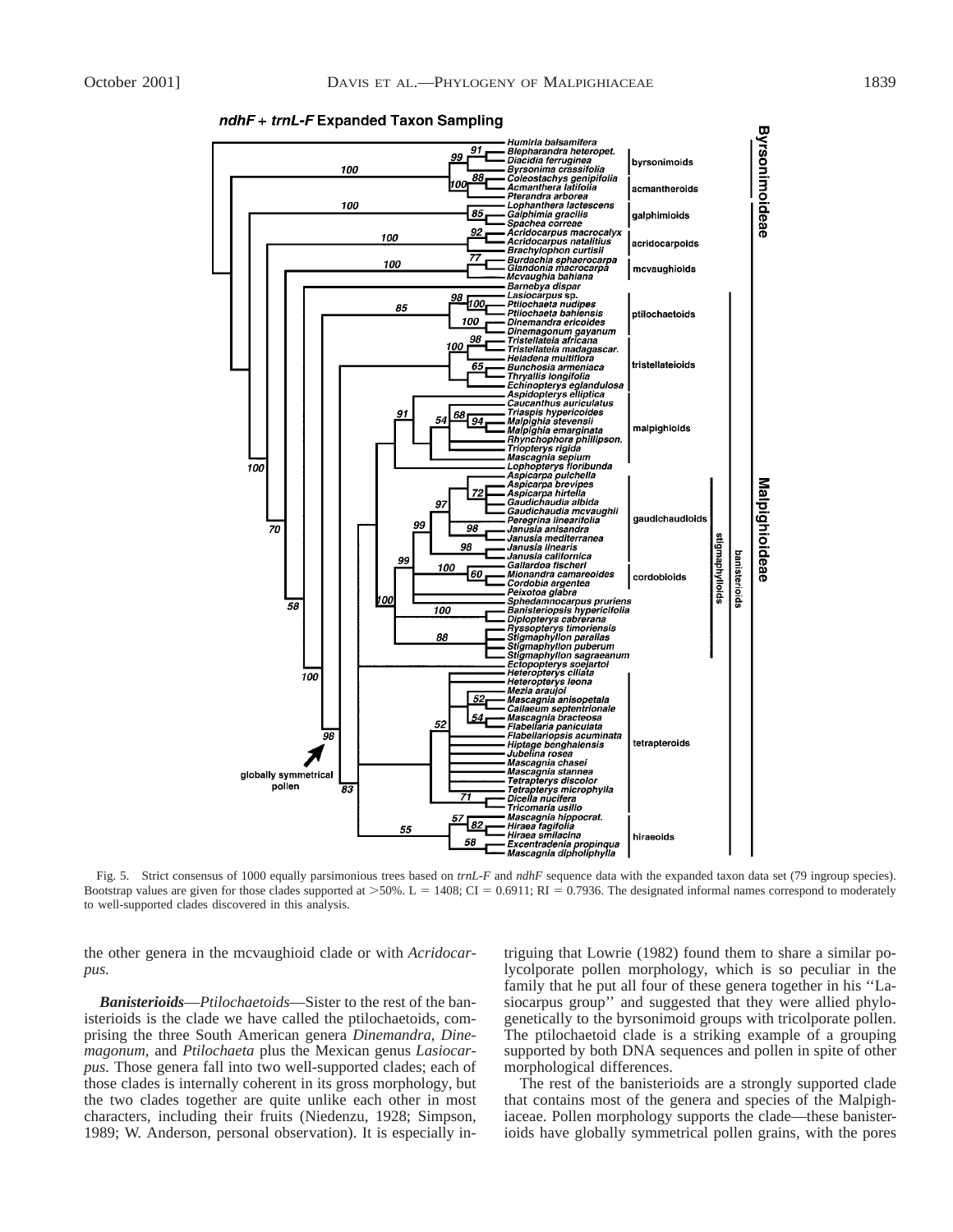

Fig. 6. Optimization of Hutchinson's (1967) tribes onto the strict consensus tree from Fig. 5. The following genera were published after 1967 but are easily assigned to Hutchinson's tribes, which we have done: *Barnebya, Ectopopterys, Excentradenia, Mcvaughia,* and *Peregrina.* In addition, we have reassigned *Lophopterys* from Banisterieae, where Hutchinson placed it, to Hiraeae, where he certainly would have placed it if he had seen the fruit of *L. floribunda.*

not all in the same plane and the ectoapertures, if present, variously oriented (Fig. 5). All nonbanisterioids plus the ptilochaetoids have radially symmetrical pollen, i.e., the pores are equatorial and the colpi, if present, are oriented at right angles to the equator (Lowrie, 1982). Lobreau (1967) described *Rhynchophora humbertii* as having tricolporate pollen, but that is probably not the case; see comments below under *Rhynchophora.*

*Tristellateioids*—The tristellateioids are a miscellany of morphologically diverse and isolated genera; several of its branches are poorly supported and may not persist in future analyses. However, the very strong support for the association of *Heladena* and *Tristellateia* is perplexing. *Heladena* is a South American genus that seems quite without morphological synapomorphies with the Old World genus *Tristellateia* (W. Anderson, personal observation). Lowrie (1982) did not consider their pollen grains to be especially similar, although both are polyporate.

Aside from the ptilochaetoids and tristellateioids, the remainder of the banisterioids fall into a well-supported but poorly resolved clade. Because of the distribution of its representatives in that clade the genus *Mascagnia* merits special comment. It has already been noted that *Mascagnia* contains diverse species with lateral-winged samaras that do not fit readily into segregate genera (Anderson, 1981, 1990b). In Fig.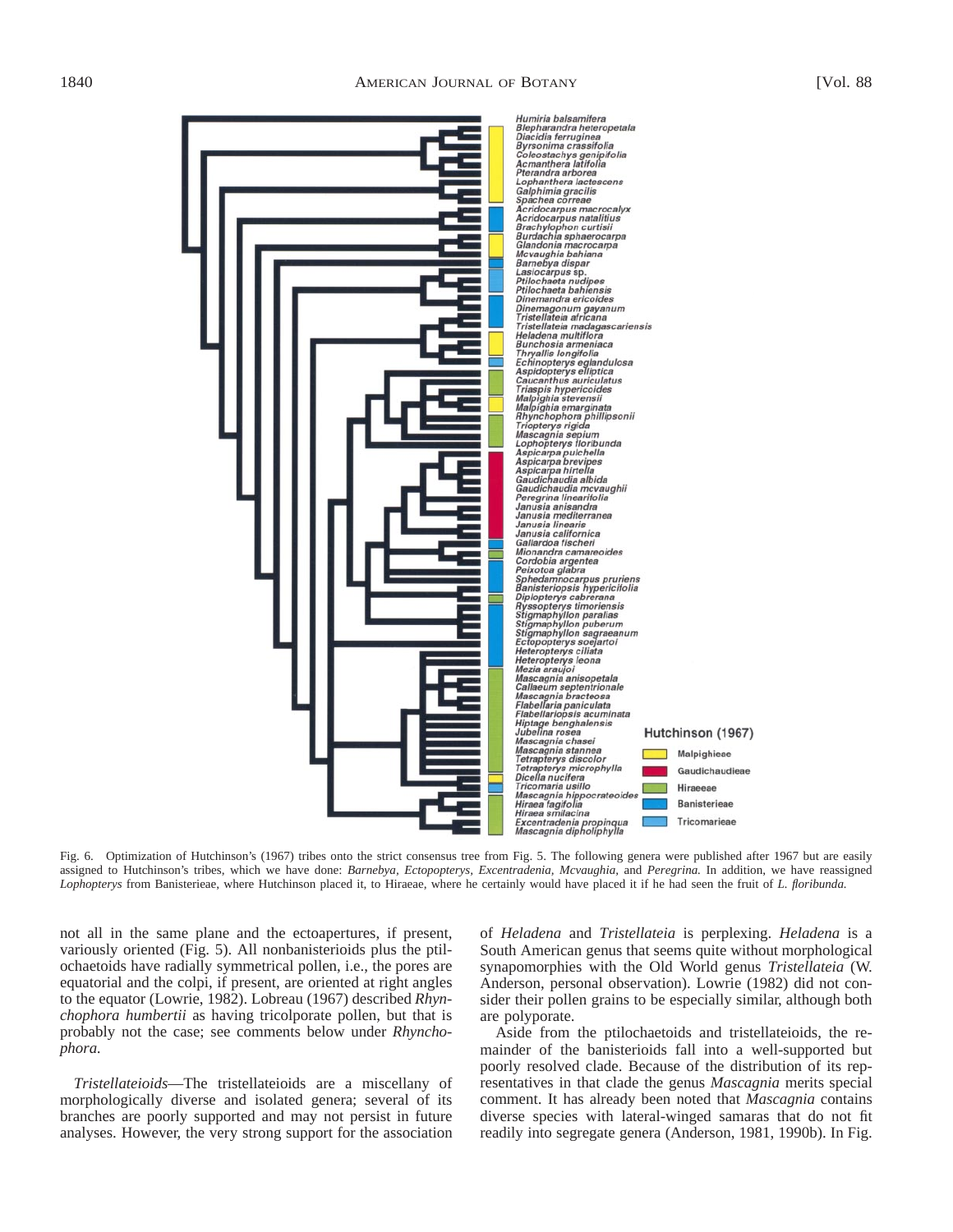5 the seven species sampled are scattered among at least four clades, showing that *Mascagnia* is indeed nonmonophyletic. The monophyly of *Mascagnia* is rejected by a Templeton test  $(P = 0.0253)$ .

*Malpighioids*—One of the two well-supported large clades in the banisterioids is the one we are calling malpighioids. That clade comprises the genus *Malpighia,* our only representative of *Mascagnia* section *Mascagnia* (the probably monophyletic part of *Mascagnia* that includes the type of the genus), the West Indian genus *Triopterys,* and the Old World genera *Aspidopterys, Caucanthus, Rhynchophora,* and *Triaspis. Rhynchophora* is a special case that will be discussed separately below. Except for *Malpighia,* which has a fleshy fruit, the other genera have samaras with the lateral wings dominant and continuous at the base (as do several genera in other clades). W. Anderson has suggested (1987, 1990b) that, given its other morphological characteristics and the rudimentary winglets on the endocarp concealed by the fleshy exocarp, *Malpighia* is likely to have had its origin in or near *Mascagnia* sect. *Mascagnia,* so it is not surprising to see those two taxa together in this clade. The distribution of New World and Old World genera within the clade is not what we would have predicted, but those branches are weakly supported. The pollen is informative in this case. Lowrie (1982) considered the pollen of *Malpighia* and *Mascagnia* section *Mascagnia* to be a derived type that he called ''mascagnioid,'' and he called that of *Triopterys* ''near mascagnioid,'' saying it could easily be derived from a mascagnioid grain. Those data suggest that we should expect the four American taxa in this clade to come together in future analyses. Lowrie found the pollen grains of the Old World genera *Aspidopterys* and *Triaspis* to be very similar to each other (his ''aspidopteroid'' type), suggesting a close relationship of these genera. *Caucanthus auriculatus* has problematic pollen. Lowrie found it to fit his tetrapteroid type, quite different from that of *C. albidus* Nied., which has aspidopteroid pollen. While that does not help us to interpret this clade, it is worth noting that *Caucanthus auriculatus* also has an indehiscent fruit (see discussion of fruit evolution); with anomalous fruits and pollen, *C. auriculatus* clearly merits closer study.

*Rhynchophora* is a genus of Madagascar with only two species. Its peculiar fruit is indehiscent, and each carpel bears a single horizontal to ascending wing. In *R. phillipsonii* the wings are borne around the apex of the fruit and give the whole fruit the appearance of a helicopter. The homology of that unique wing is not entirely obvious, but it seems most likely to be derived from a displaced lateral wing (W. Anderson, 2001). Lobreau (1967, 1968) initially described the pollen of *R. humbertii* as tricolporate, later as inaperturate. We have not had the opportunity to study pollen of that species, but W. Anderson (2001) reports that in *R. phillipsonii* the pollen of morphologically bisexual flowers is inaperturate (and presumably nonfunctional), while that of staminate flowers is globally symmetrical, with (5) 6 (7) nonequatorial pores, and lacks ectoapertures. That pollen resembles what Lowrie (1982) called his aspidopteroid type, suggesting that *Rhynchophora* is quite at home with the other Old World genera in the malpighioids.

*Lophopterys* is placed as sister to the malpighioids, but with low bootstrap support. *Lophopterys* is a South American genus with two long narrow lateral wings on each samara and a triangular dorsal winglet (except for the type species, which has lost the lateral wings). Aside from its fruit, the genus is distinguished by having the paired calyx glands of other neotropical genera replaced by a single large gland, a condition found otherwise only in some species of *Jubelina* and *Mezia* (W. Anderson, personal observation), both of which fall into the unresolved mass of tetrapteroids in our analysis.

*Stigmaphylloids*—The other large and strongly supported clade in the banisterioids is the stigmaphylloids. The following comments will deal with all the genera except *Gallardoa,* which is discussed separately. Most genera in the clade have apical (terminal) stigmas vs. stigmas on the internal angle of the apex of the style, which is the condition found in *Ectopopterys* and most of the tetrapteroids and hiraeoids, the sisters to the stigmaphylloids. *Cordobia* has internal stigmas; given its other character states and its position in Fig. 5, the condition is probably secondary. The other genus in the stigmaphylloids with internal stigmas is *Stigmaphyllon.* Given its position near the base of this unresolved clade, one cannot help speculating that *Stigmaphyllon* may eventually prove to be sister to the rest of the clade, with terminal stigmas derived in the other genera, including its Old World sister, *Ryssopterys.* It is also worth noting that the enigmatic genus *Ectopopterys* has folioles on the anterior style, similar to those found in *Stigmaphyllon* (and nowhere else in the family). In other characters those two genera are very dissimilar (Anderson, 1980b), but the placement of *Ectopopterys* in a tetrachotomy with the stigmaphylloids in Fig. 5 offers the interesting possibility that they may have shared a common ancestor with folioles.

Most genera of the stigmaphylloids have mericarps with the dorsal wing dominant and thickened along the adaxial edge; such a fruit occurs only in this clade and in the acridocarpoids (Anderson, personal observation). In many cases where the dorsal wing has been reduced (*Aspicarpa, Diplopterys,* and *Mionandra*), the derivation from a dorsal wing is obvious. In *Peregrina,* and even more strongly in *Gaudichaudia,* the dorsal wing has been reduced while the lateral wing has become dominant, surely a secondary phenomenon. It is also worth noting that most genera in this clade have mericarps that are suspended from the torus by a carpophore (Hutchinson, 1967), except for *Aspicarpa* and *Diplopterys,* both of which have lost the dorsal wing, so that the presumed adaptive advantage of having a samara dangle from a cartilaginous thread until the wind is strong enough to break it and carry the samara away is no longer relevant. That carpophore is known in no other clade of the family (W. Anderson, personal observation). Most members of this clade, and only those species, have a derived pollen type that Lowrie (1982) called ''banisterioid,'' and the ''Banisteriopsis group'' in his classification of the family based on pollen agrees perfectly with the stigmaphylloids in Fig. 5.

*Gallardoa* is the one somewhat discordant element in the stigmaphylloids. This monotypic genus is endemic to an area in Argentina farther south than that of any other neotropical member of the family. Its samara has narrow dorsal and lateral wings with the lateral wing slightly larger, and lacks a carpophore. Its stigmas are internal. All of these characteristics would suggest an origin in the tetrapteroids or malpighioids. On the other hand, *Gallardoa* has its stipules connate in interpetiolar pairs and the stamens opposite the sepals reduced to staminodes, just as in the other Argentinian endemics *Cordobia* and *Mionandra,* and as in *Peixotoa,* which may be sister to the cordobioids (W. Anderson, personal observation). Lowrie (1982) found its pollen to be unusual but most likely derived from that of *Cordobia* and *Mionandra.* Therefore, in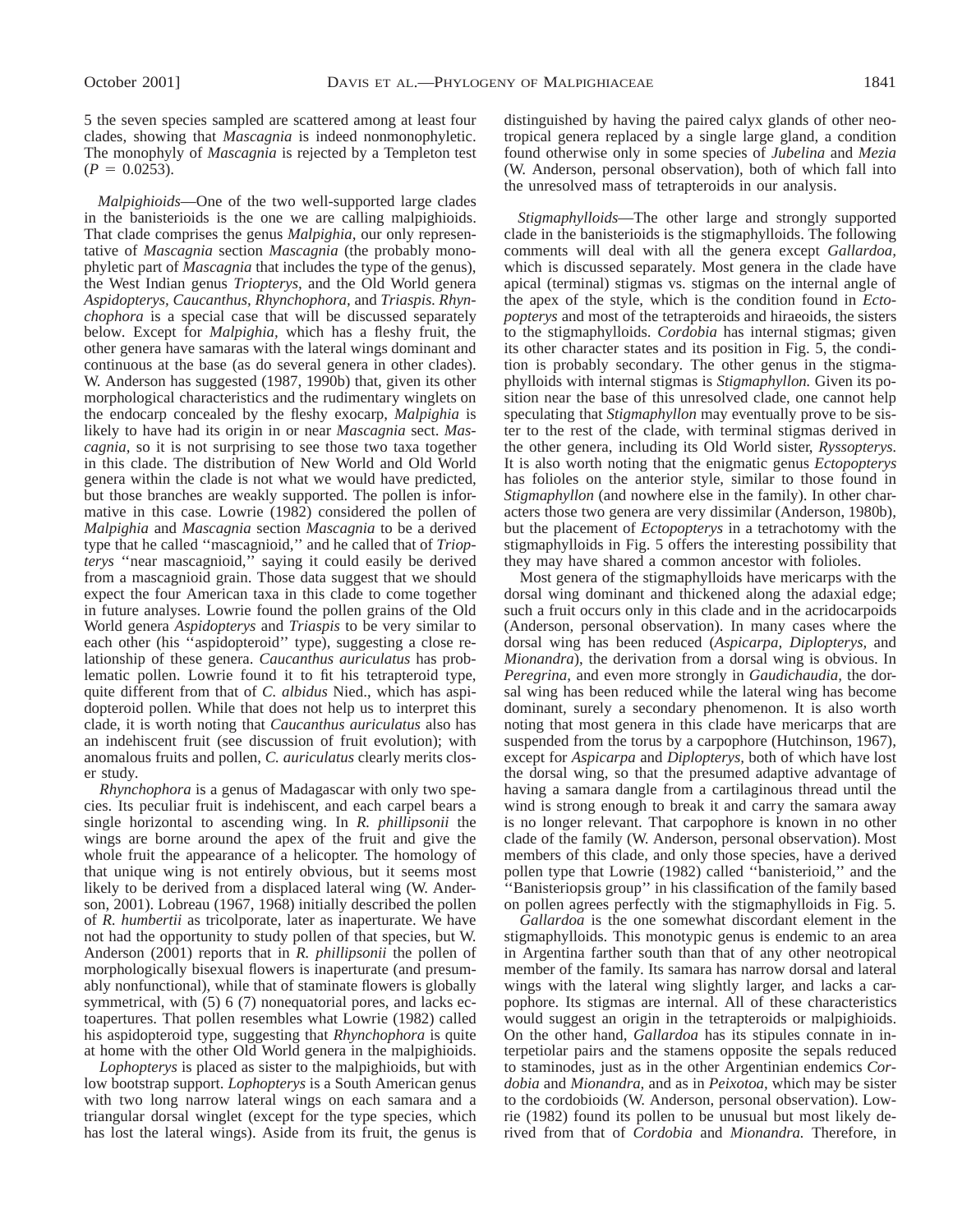spite of its anomalies, the morphology of *Gallardoa* is consistent with its placement in Fig. 5.

*Gaudichaudioids*—Embedded within the stigmaphylloids is the strongly supported clade we are calling the gaudichaudioids. That clade corresponds to Hutchinson's tribe Gaudichaudieae (1967), which is the only monophyletic tribe in his classification of the family (Fig. 6). (As an historical note, Hutchinson was not the first to recognize the tribe Gaudichaudieae. Adrien de Jussieu did so in the first monograph of the family [1843, p. 588, pl. 23]. He used that name and the same characteristics mentioned by Hutchinson [reduced androecium and style number, distinct carpels, carpophore, dimorphic flowers], and his work was undoubtedly the source of Hutchinson's tribe, even though Hutchinson did not cite de Jussieu.) That is also the only tribe in Hutchinson's system that was not based primarily on fruit type, which demonstrates how misleading such overreliance on one set of morphological characters has been in this family. In this case Hutchinson focused mainly on shared floral characteristics, specifically apocarpous gynoecia and the production in many of what he called dimorphic flowers, which were subsequently shown by W. Anderson (1980a) to be chasmogamous and cleistogamous flowers. Additionally, this clade exhibits a trend toward herbaceous habit; its species are among the least woody members of the family (W. Anderson, personal observation). Within the gaudichaudioid clade *Janusia* and *Aspicarpa* are probably not monophyletic as traditionally circumscribed. A monophyletic *Janusia* is not rejected (Templeton test  $P = 0.0578$ ), but in all analyses *Janusia anisandra* and *J. mediterranea* of South America are not directly linked with *Janusia californica* and *J. linearis* of northwestern Mexico. A monophyletic *Aspicarpa* is strongly rejected (Templeton test,  $P = 0.0028$ ). The Mexican species of *Aspicarpa* (*A. brevipes* and *A. hirtella*) are united with the Mexican species of *Gaudichaudia,* rather than with the South American *A. pulchella.* These results call for a reexamination of the generic taxonomy of the gaudichaudioids.

*Hiraeoids/Tetrapteroids*—The remaining taxa included in our analysis are in the hiraeoid and tetrapteroid ''clades,'' both of which are poorly supported with little or no resolution. Given their weakness, neither group merits detailed comment at this time, but a few points are worth mentioning. The fairly strong support for a clade comprising the representatives of the two major groups in the genus *Hiraea* was to be expected because that genus is coherent in its morphology, with all its species sharing several synapomorphies—elongated stipules borne on the petiole, short-stalked axillary umbels, and butterfly-shaped samaras. Excluding the pair of *Dicella* and *Tricomaria* for the moment, the rest of the tetrapteroids and hiraeoids have the lateral wing(s) of the samara dominant and the dorsal wing more or less reduced, with the exception of *Heteropterys,* one of the two largest genera in the family. In the latter the dorsal wing is dominant and the lateral wings are reduced to crests or often lost. That dorsal wing is thickened on the abaxial edge and bends upward, exactly the opposite of what is found in the stigmaphylloids. That samara type has always made *Heteropterys* inconsistent in its placement with *Stigmaphyllon* and its relatives, where it was placed by Niedenzu (1928) and Hutchinson (1967). Its internal stigmas make it difficult to distinguish *Heteropterys* from *Tetrapterys* in flower (W. Anderson, personal observation), and its pollen also favors a tetrapteroid affinity (Lowrie, 1982). The placement of *Heteropterys* with this group of genera is therefore not a surprise, considering all the morphological evidence and setting aside the radical shift in samara type.

The lateral-winged tetrapteroids and hiraeoids are very diverse in their morphology, even more diverse than the number of generic names in Fig. 5 suggests, because those four species of *Mascagnia* probably do not constitute a clade, and *Tetrapterys microphylla* fits poorly in a genus with *Tetrapterys discolor* (W. Anderson, personal observation). In fact, when we consider the weak support for all the clades with lateralwinged samaras (excepting the gaudichaudioid genera *Gaudichaudia* and *Peregrina* and the malpighioids), we can only conclude that more and better data are needed before we can say anything with confidence.

The neotropical genera *Dicella* and *Tricomaria* are paired with fairly strong support in Fig. 5. *Dicella* is a small Central and South American genus of woody vines in which the fruit proper is a large, indehiscent, smooth-walled nut. *Dicella* appears to have transferred the wind dispersal function of wings on the fruit to an accrescent calyx of five winglike sepals, which subtend the fruit proper. *Tricomaria* is a monotypic shrub of very dry areas in Argentina; its fruit (apparently also indehiscent) is covered by long, stiff, vascularized bristles. The two genera have a generally similar pollen type that is widespread among tetrapteroids, although *Tricomaria* is derived in having diorate colpi (Lowrie, 1982). Both genera have the petals abaxially sericeous. Aside from the indehiscent fruit and the hairy petals, there are no obvious morphological synapomorphies uniting those two genera (W. Anderson, personal observation).

*Evolution of fruits*—We have mapped basic fruit types onto one of the most parsimonious trees used to generate Fig. 5 (Fig. 7). Fruits have long been a major criterion for recognition of genera in the Malpighiaceae, with floral and vegetative characters contributing additional (in some cases primary) characters. With a few exceptions, most notably *Mascagnia,* those genera are supported in our analyses, i.e., where we included two or three species of the same genus, they formed a clade (*Acridocarpus, Gaudichaudia, Hiraea, Malpighia, Ptilochaeta, Stigmaphyllon,* and *Tristellateia*). It is also the case that similar fruits often characterize clades of two or more genera; examples are *Blepharandra/Diacidia,* the acmantheroids, the galphimioids, *Acridocarpus/Brachylophon, Ryssopterys/Stigmaphyllon,* the hiraeoids, *Lasiocarpus/Ptilochaeta,* and *Burdachia/Glandonia.* However, patterns of fruit evolution in the Malpighiaceae are not entirely simple. They have caused problems for past efforts to construct an infrafamilial classification and continue to present challenges today. Several such cases were mentioned above; others will be discussed here in terms of trends in the evolution of fruit types.

Although we included *Humiria* for rooting purposes, the Humiriaceae are morphologically so unlike Malpighiaceae that we are uneasy about comparing fruit types and concluding that unwinged, indehiscent, fleshy fruits such as those of *Humiria* are likely to be ancestral in Malpighiaceae. However, other plausible relatives of Malpighiaceae also lack wings (K. Wurdack, University of North Carolina, personal communication). Furthermore, Byrsonimoideae all have unwinged fruits, without any trace of rudimentary wings to indicate that their common ancestor had wings. The unwinged fruits of most mcvaughioids are discussed above. In the banisterioids, the nominally unwinged fruits of *Malpighia* show rudimentary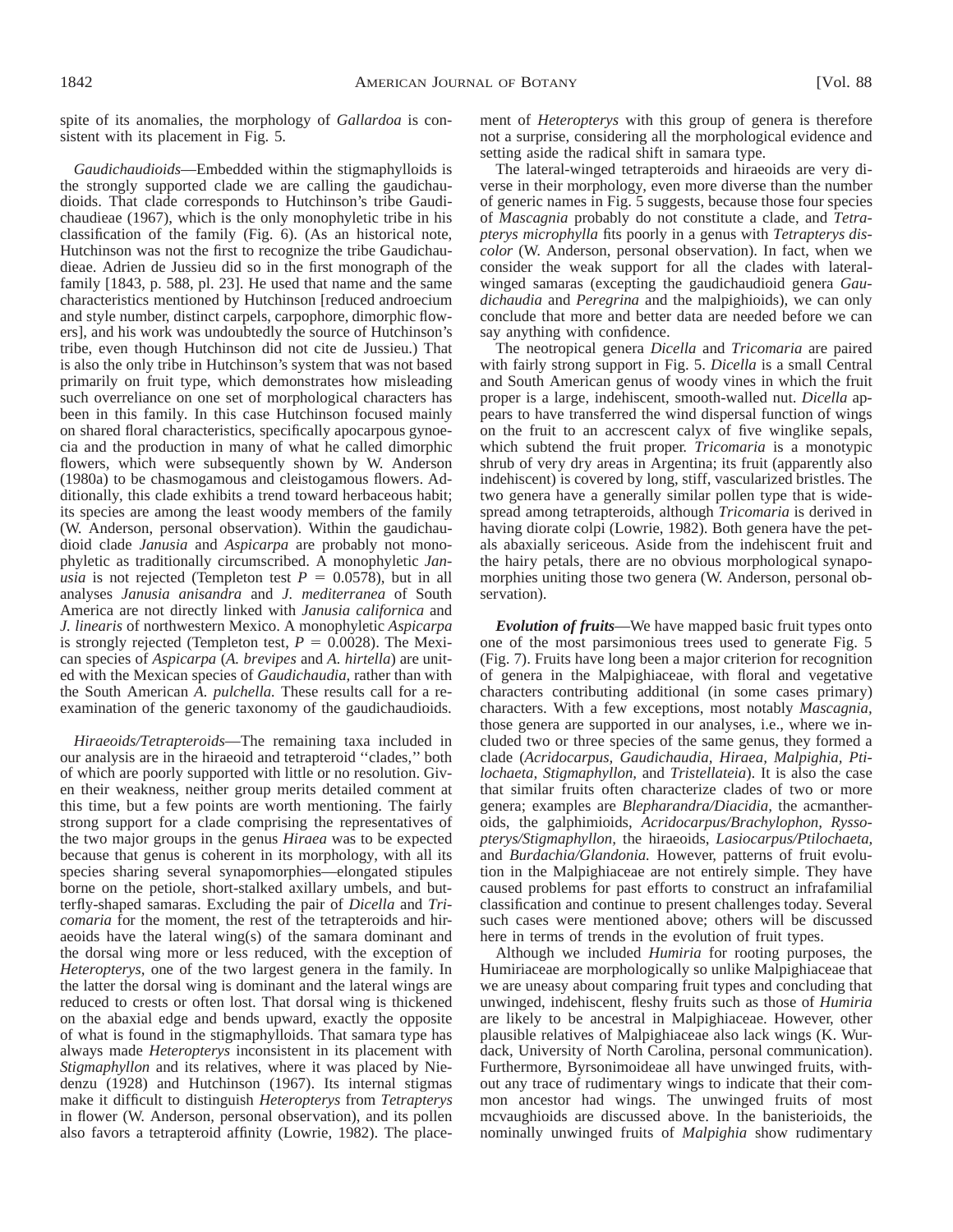winglets on their endocarps, hidden by the fleshy exocarp, so in that case there seems little doubt that the wingless condition is derived (Figs. 5, 7). The spherical indehiscent nut of *Dicella* is quite without winglets of any kind, but it does bear rounded dorsal ribs that may represent the position of wings in an ancestor; certainly its position in our tree suggests that its unwinged fruit is derived. Among the tristellateioids, both *Heladena* and *Thryallis* have fruits that break apart into nutlets that are unwinged but bear dorsal or apical–dorsal crests that are probably derived from reduced dorsal wings (Anderson, 1995; W. Anderson, personal observation). The most puzzling genus among the banisterioids, with respect to its wingless fruits, is *Bunchosia.* In that genus the cartilaginous endocarps, buried in flesh, are quite smooth and show no sign of a winged ancestry. Given the placement of *Bunchosia* in our tree, embedded in a clade in which most fruits are bristly or winged, it is very probably derived in its winglessness; perhaps developmental-anatomical study of its fruits would shed light on this problem. In summary, the earliest Malpighiaceae may have had unwinged fruits, with winged fruits evolving at or very near the base of the Malpighioideae. Within Malpighioideae wings have apparently been lost in several lineages.

Although we remain uncertain about the ancestral condition in Malpighiaceae, it seems clear that fleshy, presumably birddispersed fruits evolved three times in the family, in *Byrsonima, Malpighia,* and *Bunchosia,* all of which are nested in dry-fruited clades. This was suggested by Anderson (1978) on the basis of morphology.

Niedenzu (1928) and Hutchinson (1967) recognized the tribe Tricomarieae to accommodate five neotropical genera with fruits that bear many long vascularized bristles scattered over the surface, even though those genera are not especially similar in other aspects of morphology (W. Anderson, personal observation). We were able to include four of those five genera in our study, and those genera (*Tricomaria, Echinopterys, Lasiocarpus,* and *Ptilochaeta*) fall into three well-separated clades (Fig. 7), suggesting that bristly fruits evolved at least three times in the family. We were not able to obtain *Henleophytum,* a monotypic genus of Cuba. *Henleophytum* shares several morphological synapomorphies with *Heladena, Echinopterys,* and *Bunchosia* (W. Anderson, personal observation), so when we are able to add its sequences we expect it to be placed among the tristellateioids, and it may turn out that the bristly fruit evolved only once in that clade.

Indehiscent fruits are scattered through the tree in Fig. 7. We note also that several species of *Malpighia* not included in our study [e.g., *M. albiflora* (Cuatrec.) Cuatrec. and *M. verruculosa* W. R. Anderson] have dehiscent fleshy fruits, and while *Caucanthus auriculatus* has an indehiscent fruit, *C. albidus* has a dehiscent fruit (W. Anderson, personal observation).

The traditional criterion for grouping wing-fruited genera into tribes has been whether the dominant wings were dorsal or lateral, and that difference can be very informative, but overreliance on it led Niedenzu (1928) to erect polyphyletic tribes and to misplace some genera. Most genera with the dorsal wing dominant fall into our stigmaphylloids, but dorsally winged samaras are also found in four other clades, those containing *Barnebya, Acridocarpus* and *Brachylophon, Heteropterys,* and *Dinemagonum.* Niedenzu forced them all into his tribe Banisterieae [the species later segregated as *Barnebya dispar* was treated as *Banisteria dispar* (Griseb.) Nied. by Niedenzu]. *Dinemagonum* was a particularly egregious case, because in all characters except the fruit it is very like its Chilean sister genus, *Dinemandra,* as recognized by de Jussieu (1843, p. 585) and Simpson (1989). Niedenzu also excluded from his Banisterieae the genera *Diplopterys, Gaudichaudia,* and *Mionandra* because they lack a dominant dorsal wing, even though all share morphological synapomorphies with *Banisteriopsis, Aspicarpa,* and *Cordobia,* respectively (W. Anderson, personal observation) and are placed in the stigmaphylloids in our analysis. As noted above, de Jussieu (1843) correctly placed *Gaudichaudia* near *Aspicarpa* and *Janusia.* Loss of the dorsal wing and elaboration of the lateral wings likely happened three times in the stigmaphylloids.

*Biogeography*—Most genera of Malpighiaceae are limited to the New World or the Old World. The only exceptions are two New World genera with one species each also in coastal western Africa; they are *Heteropterys* (*H. leona*; C. Anderson, 2001) and *Stigmaphyllon* [*S. bannisterioides* (L.) C. Anderson; Anderson, 1997]. All of the Old World groups have winged fruits. Niedenzu (1928) placed those Old World species with the lateral wings dominant in a subtribe Aspidopteryginae within his lateral-winged tribe Hiraeeae, while those with the dorsal wing dominant were placed in subtribe Sphedamnocarpinae within his dorsal-winged tribe Banisterieae. We have plotted geographic distribution on one of the most parsimonious trees from Fig. 5 and added Niedenzu's subtribal assignment for each Old World taxon (except *Rhynchophora* Arenes, which was described since 1928 and which we assigned to the subtribe in which he surely would have placed it, and *Heteropterys leona,* which Niedenzu classified with the rest of *Heteropterys* in his New World subtribe) (Fig. 8). Niedenzu's subtribes are polyphyletic, implying that he relied too heavily on geography in constructing his classification for the family. A monophyletic Old World Banisterieae and Hiraeeae are strongly rejected (Templeton test:  $P = 0.0001$  for both).

The Old World genera fall into at least eight clades in Fig. 8. Depending on the ultimate resolution of the malpighioid and tetrapteroid clades in Fig. 5, the Old World genera could eventually be found in as few as six or as many as nine different clades. Except for the acridocarpoid clade, which is discussed below, all of the Old World genera are nested deep within the predominantly New World banisterioid clade. This pattern is consistent with W. Anderson's argument (1990a) that the Malpighiaceae originated and differentiated in the New World at a time when South America was relatively isolated from Africa. Under this scenario only species with winged fruits were able to cross the water barrier and establish lineages that eventually gave rise to the Old World genera. Given Fig. 8, it would strain credulity to suggest an origin and differentiation of the Malpighiaceae in the Old World and radiation from there to the New World (also see Anderson, 1990a). A third possibility is that the radiation of Malpighiaceae predates the separation of South America and Africa (cf. Vogel, 1990). This would require a series of selective extinctions in the two hemispheres, leaving no representatives of any genus from either hemisphere in the other except for the two shared species of *Heteropterys* and *Stigmaphyllon* mentioned above. This is possible, of course, and can eventually be tested with information on the absolute age of splitting events in the tree.

The acridocarpoids consist of *Acridocarpus,* a genus of perhaps 25 species distributed in Africa, Madagascar, the Arabian Peninsula, and New Caledonia, and *Brachylophon,* a genus of one or several species of the Malay Peninsula (Niedenzu,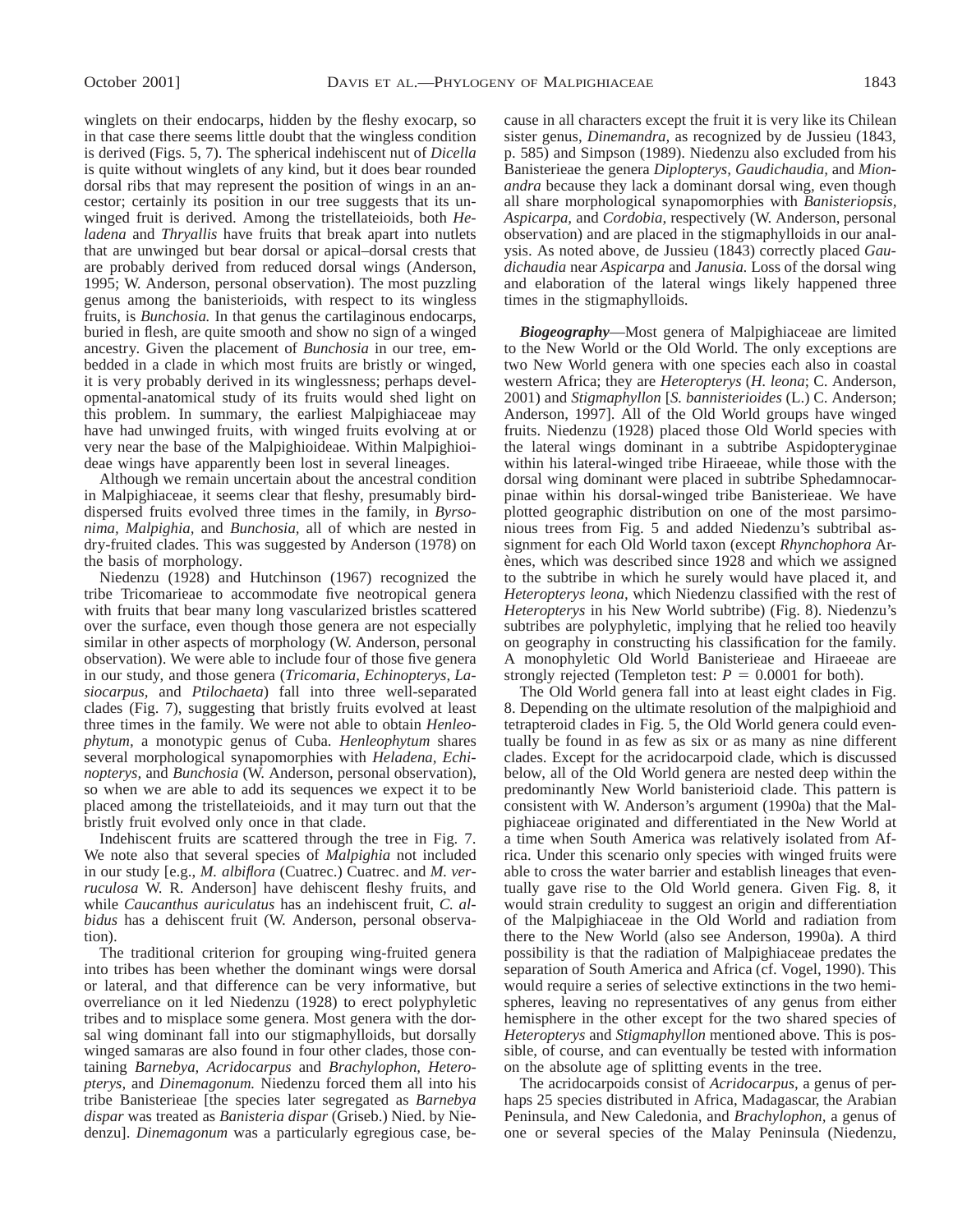

Fig. 7. Optimization of fruit types onto one of the equally most parsimonious trees from the combined data set with expanded taxon sampling. Gold branches indicate unwinged fruits, which are dehiscent and dry except where noted as indehiscent and/or fleshy. Blue branches indicate winged and dry fruits, which are dehiscent except where noted as indehiscent (included here are species with the fruit wings  $\pm$  reduced but clearly derived from larger wings). Green branches indicate bristly dry fruits, which are dehiscent except where noted as indehiscent. Equivocal resolutions are indicated by light gray.

1928). These two genera form an especially interesting Old World clade, because their phylogenetic position provides evidence that some Old World–New World disjunctions involved more ancient lineages and perhaps occurred soon after the evolution of winged fruits.

*Conclusions*—Our phylogenetic results call into question many previous taxonomic conclusions. Too much reliance has been placed on similar fruit characters, which now appear to be homoplastic, and with respect to the Old World taxa, which have been revealed to represent numerous New World–Old World disjunctions, too much emphasis has been placed on geography. In future studies it will be especially desirable to add the seven genera that are not represented in the present

study: from South America, *Camarea, Clonodia,* and *Verrucularia*; from Cuba, *Henleophytum*; from Madagascar, *Digoniopterys, Philgamia,* and *Microsteira.* In addition, the results reported here should be compared and probably combined with data from other genes and morphological characters. Nuclear genes may be helpful, especially in view of possible conflicts resulting from lineage sorting and ''chloroplast capture.'' Low-copy-number nuclear genes have provided resolution in several phylogenetic studies (e.g., Mathews and Donoghue, 1999), and we are now assembling Phytochrome C sequences for the accessions used in the present study. Detailed analyses of fruit morphology and development, especially of seemingly homoplastic features, are also clearly needed to improve our understanding of the evolution of Malpighiaceae.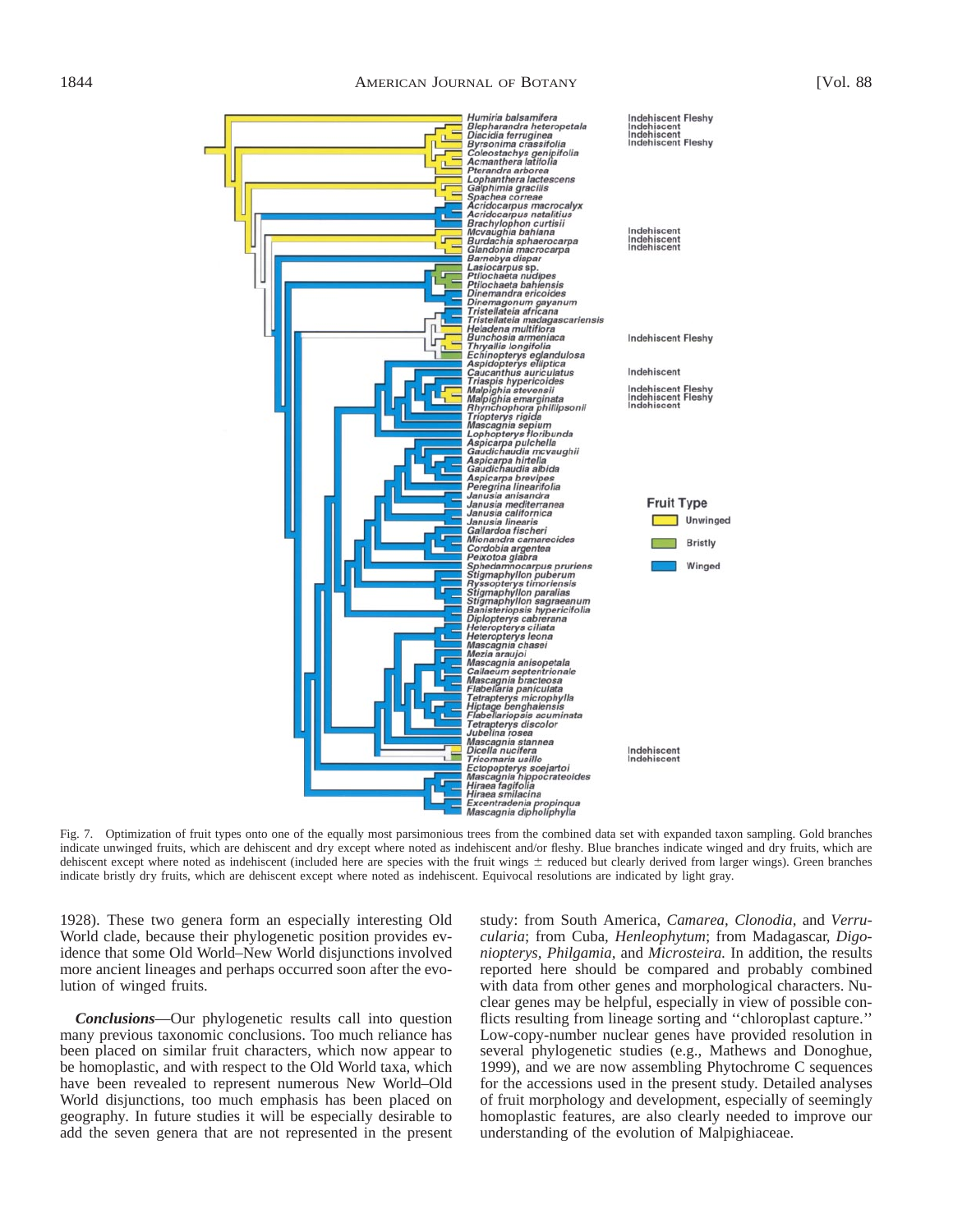

Fig. 8. Optimization of geographic distributions onto one of the equally most parsimonious trees from the combined data set with expanded taxon sampling. Black indicates New World, and white indicates Old World. Gray indicates the species represented in both Old and New Worlds. Subtribal assignments of Old World taxa from Niedenzu (1928) are noted in the margin, except for *Rhynchophora,* which was described after 1928.

#### LITERATURE CITED

- ALVERSON, W. S., B. A. WHITLOCK, R. NYFFELER, C. BAYER, AND D. A. BAUM. 1999. Phylogeny of the core Malvales: evidence from *ndhF* sequence data. *American Journal of Botany* 86: 1474–1486.
- ANDERSON, C. 1995. Revision of *Thryallis* (Malpighiaceae). *Contributions from the University of Michigan Herbarium* 20: 3–14.
- ANDERSON, C. 1997. Monograph of *Stigmaphyllon* (Malpighiaceae). *Systematic Botany Monographs* 51.
- ANDERSON, C. 2001. The identity of two water-dispersed species of *Heteropterys* (Malpighiaceae): *H. leona* and *H. platyptera. Contributions from the University of Michigan Herbarium* 23: 35–47.
- ANDERSON, W. R. 1978 [''1977'']. Byrsonimoideae, a new subfamily of the Malpighiaceae. *Leandra* 7: 5–18.
- ANDERSON, W. R. 1979a. Floral conservatism in neotropical Malpighiaceae. *Biotropica* 11: 219–223.
- ANDERSON, W. R. 1979b. *Mcvaughia,* a new genus of Malpighiaceae from Brazil. *Taxon* 28: 157–161.
- ANDERSON, W. R. 1980a. Cryptic self-fertilization in the Malpighiaceae. *Science* 207: 892–893.
- ANDERSON, W. R. 1980b. *Ectopopterys,* a new genus of Malpighiaceae from Colombia and Peru. *Contributions from the University of Michigan Herbarium* 14: 11–15.
- ANDERSON, W. R. 1981. Malpighiaceae. *In* The botany of the Guayana Highland—Part XI. *Memoirs of the New York Botanical Garden* 32: 21–305.
- ANDERSON, W. R. 1987. Notes on neotropical Malpighiaceae—II. *Contributions from the University of Michigan Herbarium* 16: 55–108.
- ANDERSON, W. R. 1990a. The origin of the Malpighiaceae—the evidence from morphology. *Memoirs of the New York Botanical Garden* 64: 210– 224.
- ANDERSON, W. R. 1990b. Notes on neotropical Malpighiaceae—III. *Contributions from the University of Michigan Herbarium* 17: 39–54.

ANDERSON, W. R. 1993. Chromosome numbers of neotropical Malpighiaceae. *Contributions from the University of Michigan Herbarium* 19: 341–354.

ANDERSON, W. R. 2001. Observations on the Malagasy genus *Rhynchophora*